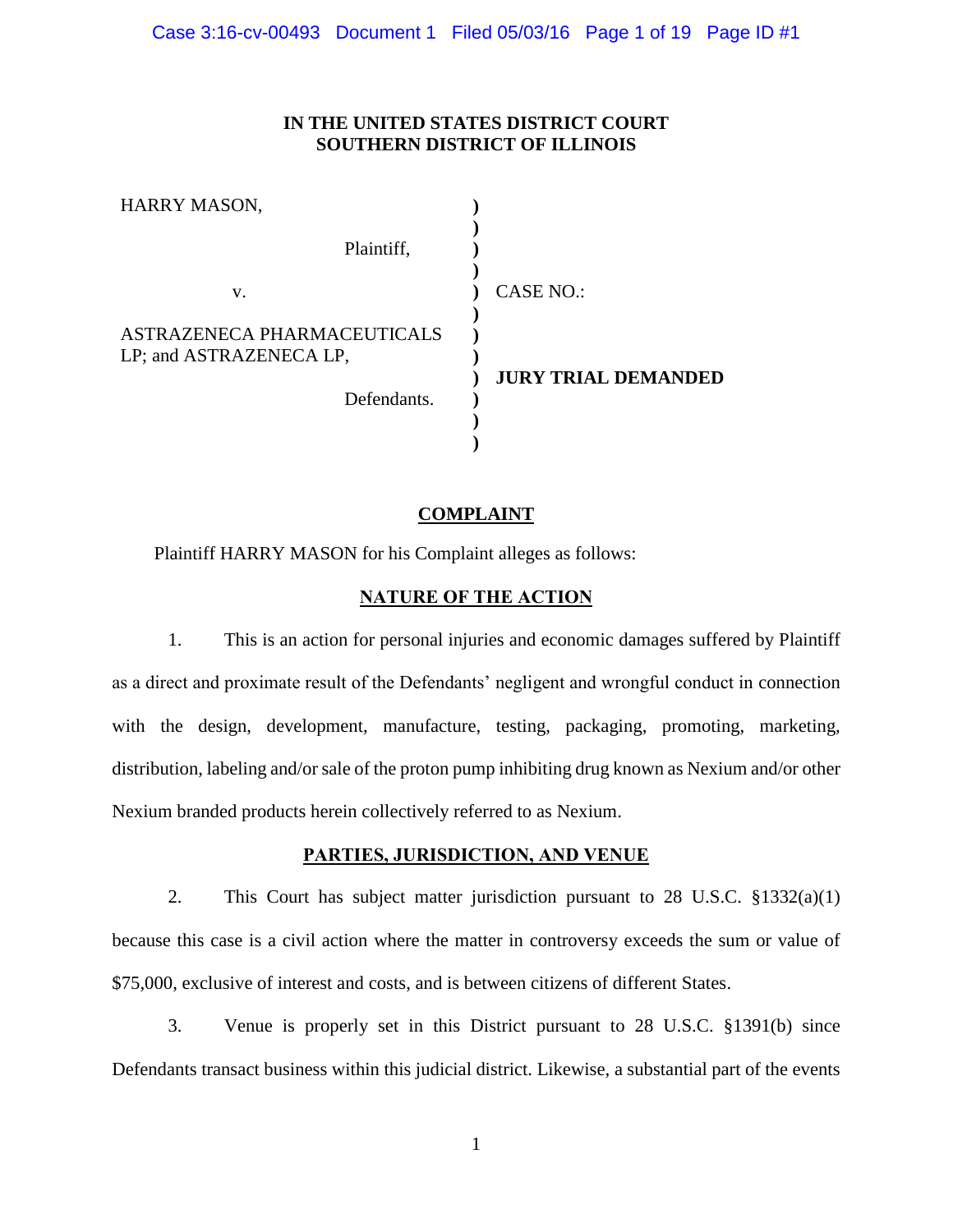### Case 3:16-cv-00493 Document 1 Filed 05/03/16 Page 2 of 19 Page ID #2

giving rise to the claim occurred within this judicial district.

4. Consistent with the Due Process Clause of the Fifth and Fourteenth Amendments, the Court has personal jurisdiction over Defendants, because Defendants are present in the State of Illinois, such that requiring an appearance does not offend traditional notions of fair play and substantial justice. Further, Defendants have maintained registered agents in the State of Illinois.

5. This court has personal jurisdiction over Defendants pursuant to and consistent with the Constitutional requirements of Due Process in that Defendants, acting through their agents or apparent agents, committed one or more of the following:

- a. The transaction of any business within the state;
- b. The making of any contract within the state;
- c. The commission of a tortious act within this state; and
- d. The ownership, use, or possession of any real estate situated within this state.

6. Requiring Defendants to litigate these claims in Illinois does not offend traditional notions of fair play and substantial justice and is permitted by the United States Constitution. All of Plaintiff's claims arise in part from conduct Defendants purposefully directed to Illinois. On information and belief, Defendants' Nexium products are sold at hundreds of local and national pharmacies, including, but not limited to Wal-Mart, Target, Walgreens, CVS, Schnuck's and Dierberg's, throughout the State of Illinois. On information and belief, Defendants avail themselves of numerous advertising and promotional materials regarding their defective Nexium products specifically intended to reach consumers in Illinois, including but not limited to advertisements on local Illinois television programs, advertisements on local Illinois radio broadcasts, advertisements on billboards in Illinois and advertisements in print publications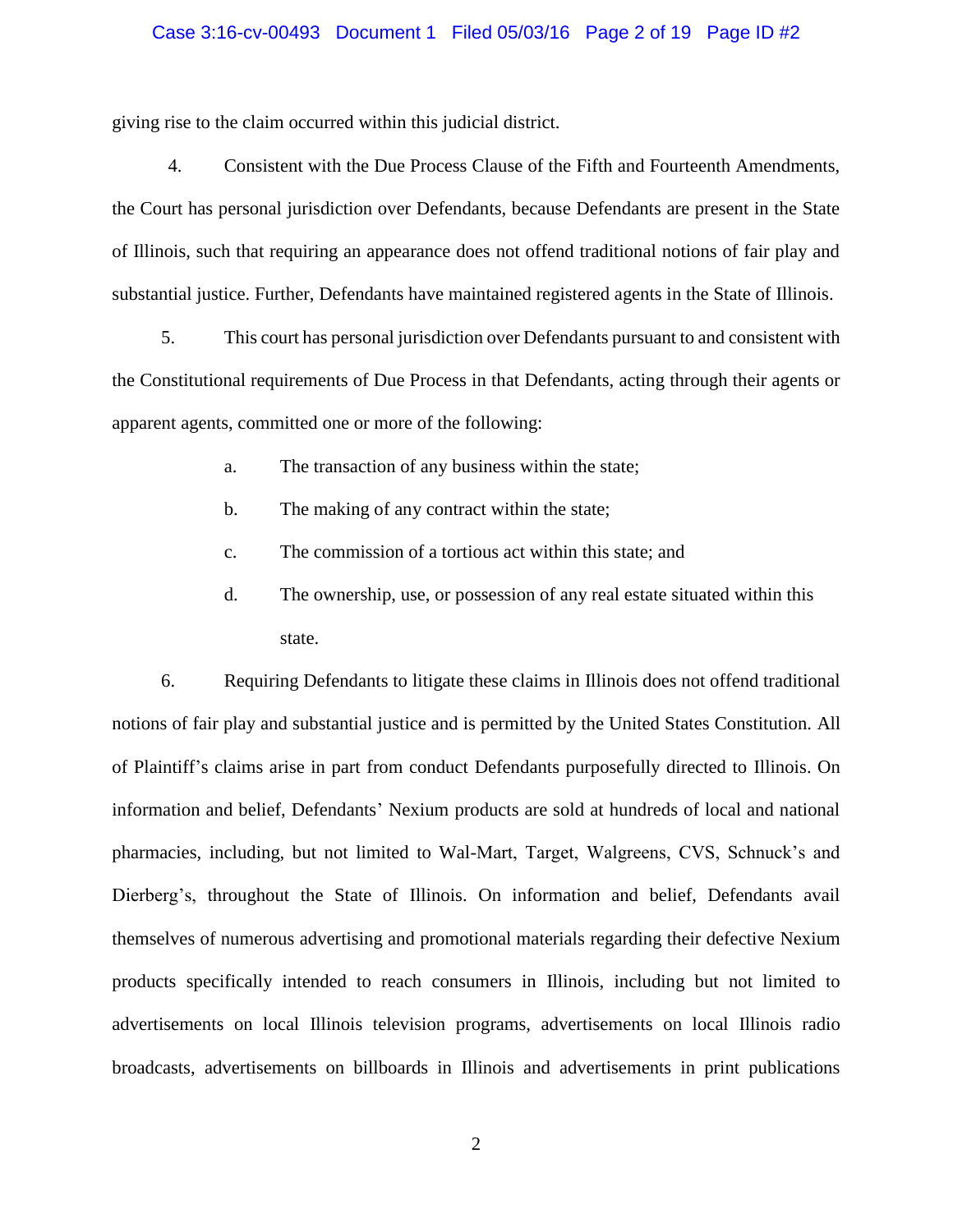### Case 3:16-cv-00493 Document 1 Filed 05/03/16 Page 3 of 19 Page ID #3

delivered to consumers in the State of Illinois.

7. Plaintiff's claims arise out of Defendants' design, marketing and sale of Nexium products in the State of Illinois.

8. Defendants regularly conduct or solicit business and derive substantial revenue from goods used or consumed in, inter alia, the State of Illinois.

9. Defendant AstraZeneca Pharmaceuticals LP is, and at all times relevant to this action was, a Delaware corporation with its corporate headquarters in Wilmington, Delaware.

10. At all times relevant hereto, Defendant AstraZeneca Pharmaceuticals LP was engaged in the business of designing, developing, manufacturing, testing, packaging, promoting, marketing, distributing, labeling, and/or selling Nexium products.

11. Upon information and belief, at all relevant times, Defendant AstraZeneca Pharmaceuticals LP was present and doing business in the State of Illinois.

12. At all relevant times, Defendant AstraZeneca Pharmaceuticals LP transacted, solicited, and conducted business in the State of Illinois and derived substantial revenue from such business.

13. At all times relevant hereto, Defendant AstraZeneca Pharmaceuticals LP expected or should have expected that its acts would have consequences within the United States of America, and the State of Illinois in particular.

14. Defendant AstraZeneca LP is, and at all times relevant to this action was, a Delaware corporation. Defendant AstraZeneca LP is the holder of approved New Drug Applications ("NDAs") 21-153 and 21-154 for Nexium (esomeprazole magnesium), and it manufactures and markets Nexium (esomeprazole magnesium) in the United States.

15. At all times relevant hereto Defendant AstraZeneca LP was engaged in the business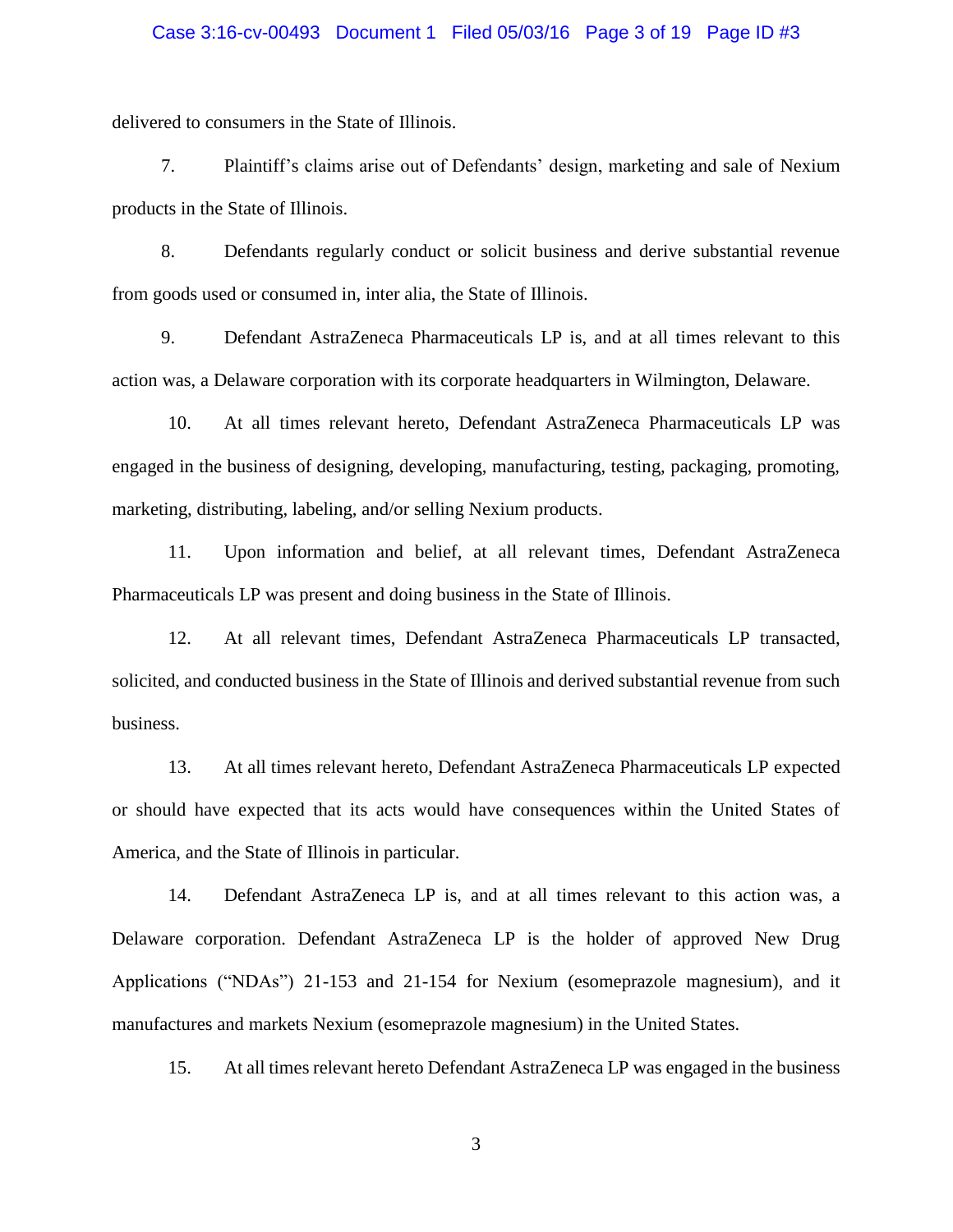### Case 3:16-cv-00493 Document 1 Filed 05/03/16 Page 4 of 19 Page ID #4

of designing, developing, manufacturing, testing, packaging, promoting, marketing, distributing, labeling, and/or selling Nexium products.

16. Upon information and belief, at all relevant times, Defendant AstraZeneca LP was present and doing business in the State of Illinois.

17. At all relevant times, Defendant AstraZeneca LP transacted, solicited, and conducted business in the State of Illinois and derived substantial revenue from such business.

18. At all times relevant hereto, Defendant AstraZeneca LP expected or should have expected that its acts would have consequences within the United States of America, and the State of Illinois in particular.

19. Defendants Defendant AstraZeneca LP and AstraZeneca Pharmaceuticals LP shall herein be collectively referred to as "Defendants" or "AstraZeneca."

20. On information and belief, each Defendant was the agent and employee of each other Defendant, and in doing the things alleged was acting within the course and scope of such agency and employment and with each other Defendant's actual and implied permission, consent, authorization, and approval.

### **FACTUAL ALLEGATIONS**

21. Proton pump inhibitors ("PPI") are one of the most commonly prescribed medications in the United States.

22. More than 15 million Americans used prescription PPIs in 2013, costing more than \$10 billion.

23. However, it has been estimated that between 25% and 70% of these prescriptions have no appropriate indication.

24. Further, twenty five percent of long-term PPI users could discontinue therapy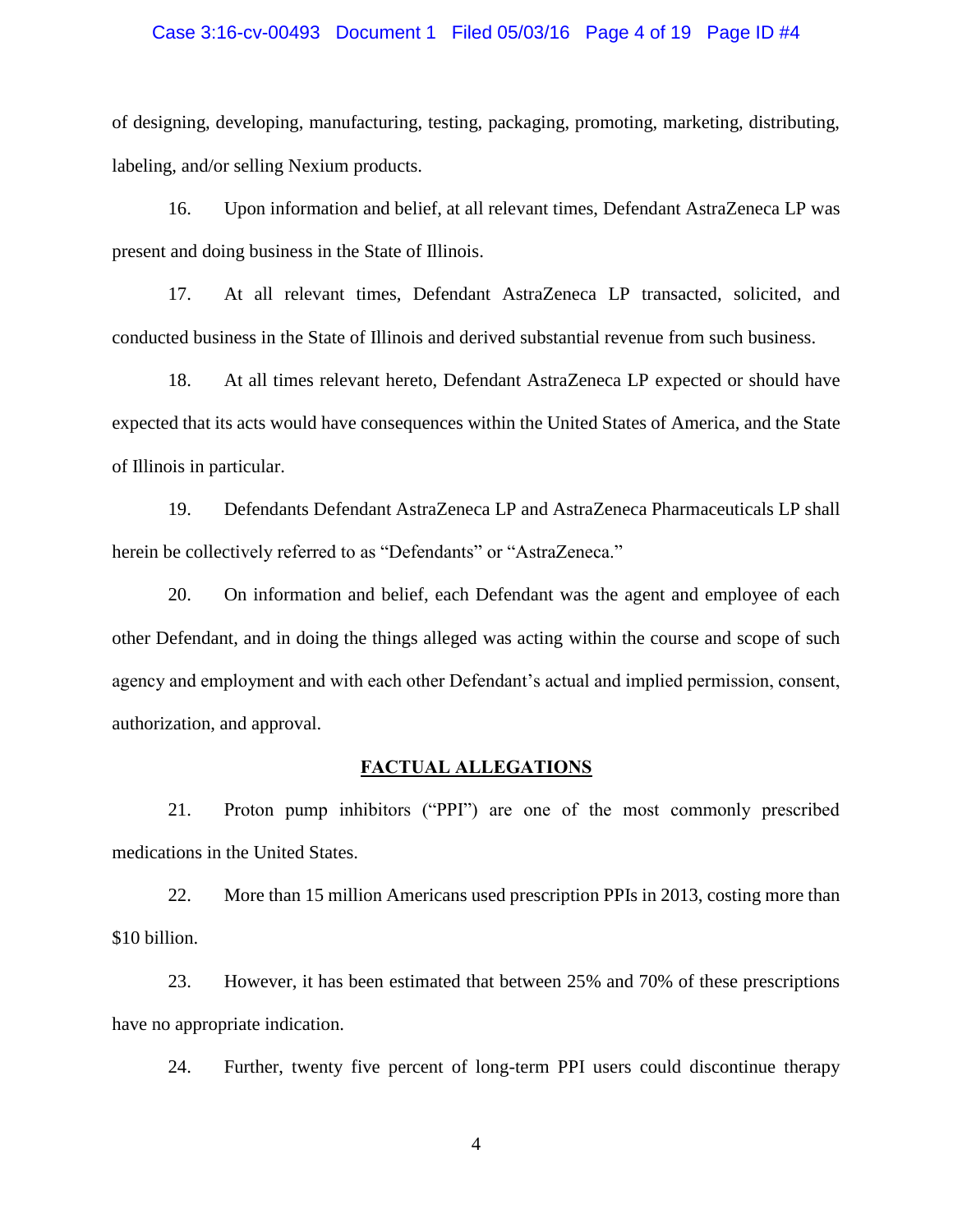### Case 3:16-cv-00493 Document 1 Filed 05/03/16 Page 5 of 19 Page ID #5

without developing any symptoms.

25. AstraZeneca sold Nexium with National Drug Code (NDC) numbers 0186-5020, 0186-5022, 0186-5040, 0186-5042, 0186-40100186-4020, and 0186-4040.

26. Nexium is AstraZeneca's largest-selling drug and, in the world market, the third largest selling drug overall. In 2005, AstraZeneca's sales of Nexium exceeded \$5.7 billion dollars. In 2008, Nexium sales exceeded \$5.2 billion dollars.

27. Nexium (esomeprazole magnesium) is a PPI that works by reducing hydrochloric acid in the stomach.

28. Even if used as directed, Defendants failed to adequately warn against the negative effects and risks associated with this product including, but not necessarily limited to, long term usage and the cumulative effects of long term usage.

29. During the period in which Nexium has been sold in the United States, hundreds of reports of injury have been submitted to the FDA in association with ingestion of Nexium and other PPIs. Defendants have had notice of serious adverse health outcomes through case reports, clinical studies and post-market surveillance. Specifically, Defendants had received numerous case reports of kidney injuries in patients that had ingested Nexium by as early as 2004. These reports of numerous kidney injuries put Defendants on notice as to the excessive risks of kidney injuries related to the use of Nexium. However, Defendants took no action to inform Plaintiff or Plaintiff's physicians of this known risk. Instead, Defendants continued to represent that Nexium did not pose any risks of kidney injuries.

30. Since the introduction of PPIs to the US market in 1990, several observational studies have linked PPI use to serious adverse health outcomes, including hip fracture, community acquired pneumonia, Clostridium difficile infection, acute interstitial nephritis and acute kidney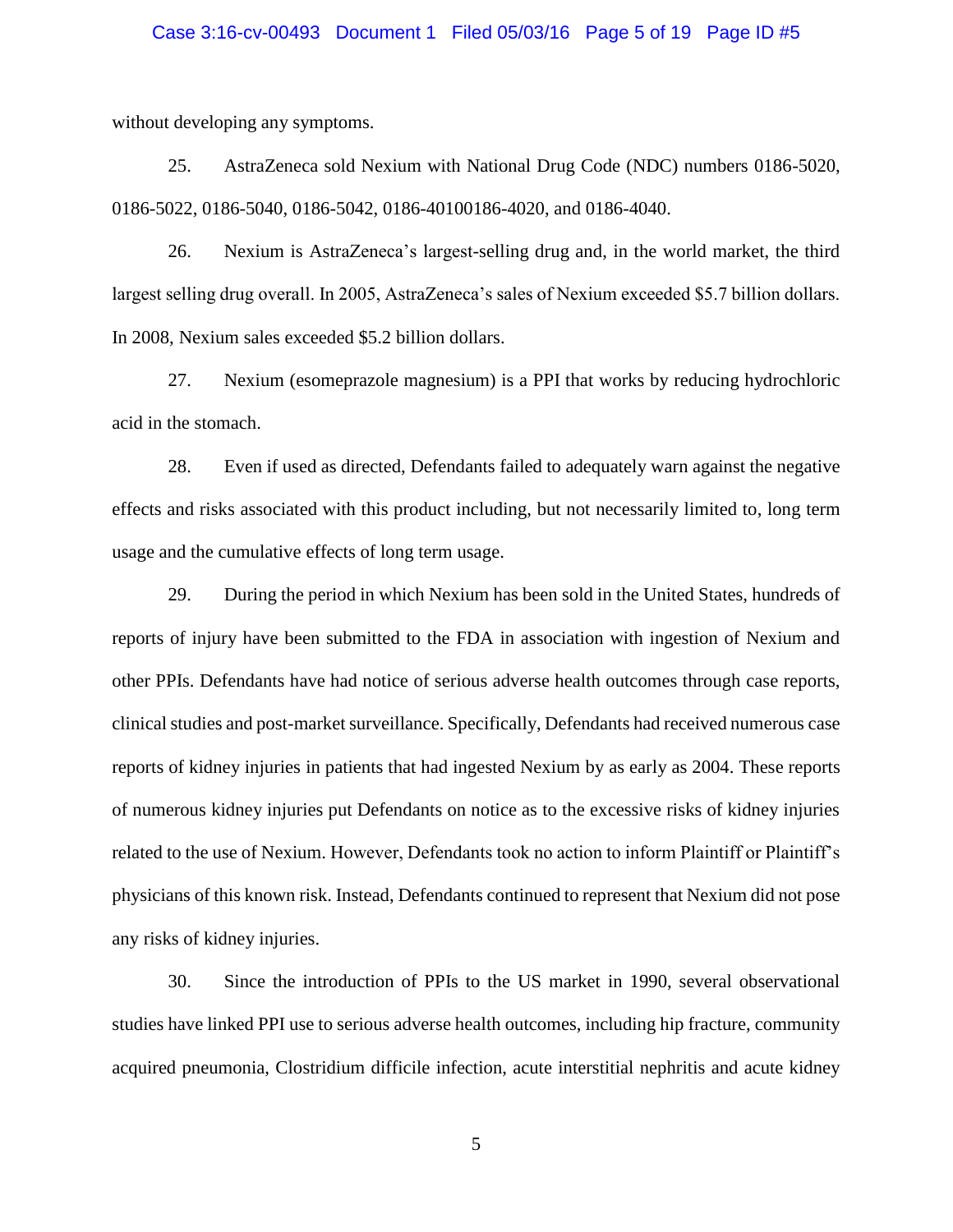### Case 3:16-cv-00493 Document 1 Filed 05/03/16 Page 6 of 19 Page ID #6

injury ("AKI"). A study from 2015 shows that acute kidney injuries increased 250% in elderly patients that were newly prescribed PPIs. The acute kidney injuries occurred with 120 days of the patients staring the PPIs.

31. Recent studies have shown the long term use of PPIs was independently associated with a 20% to 50% higher risk of incident chronic kidney disease ("CKD"), after adjusting for several potential confounding variables, including demographics, socioeconomic status, clinical measurements, prevalent comorbidities, and concomitant use of medications. In one of those studies, the use of PPIs for any period of time was shown to increase the risk of CKD by 10%.

32. CKD, also called chronic kidney failure, describes the gradual loss of kidney function. Kidneys filter wastes and excess fluids from the blood, which are then excreted. When chronic kidney disease reaches an advanced stage, dangerous levels of fluid, electrolytes and wastes can build up in the body.

33. In the early stages of CKD, patients may have few signs or symptoms. CKD may not become apparent until kidney function is significantly impaired.

34. Treatment for CKD focuses on slowing the progression of the kidney damage, usually by attempting to control the underlying cause. CKD can progress to end-stage kidney failure, which is fatal without artificial filtering, dialysis or a kidney transplant. Early treatment is often key to avoiding the most negative outcomes.

35. CKD is associated with a substantially increased risk of death and cardiovascular events.

36. CKD is identified by a blood test for creatinine, which is a breakdown product of muscle metabolism. Higher levels of creatinine indicate a lower glomerular filtration rate and as a result a decreased capability of the kidneys to excrete waste products.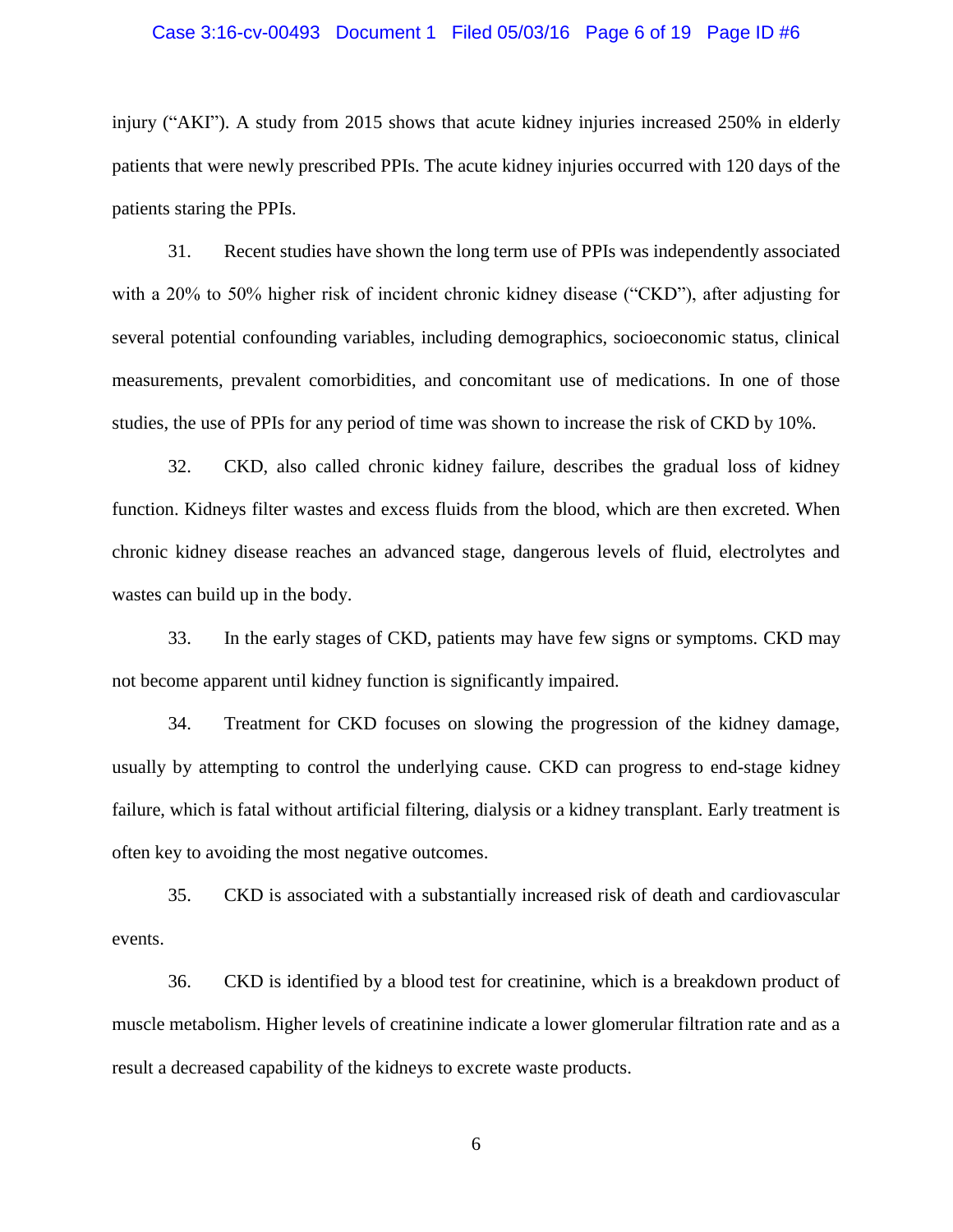### Case 3:16-cv-00493 Document 1 Filed 05/03/16 Page 7 of 19 Page ID #7

37. Creatinine levels may be normal in the early stages of CKD, so the condition may also be discovered by urinalysis. To fully investigate the scope of the kidney damage, various forms of medical imaging, blood tests and a kidney biopsy are employed.

38. Screening of at-risk people is important because treatments exist that delay the progression of CKD.

39. Alternatives to PPIs are and were available that provide the same benefits but act through a different mechanism.

40. One alternative is H2 antagonists, also called H2 blockers, a class of medications that block the action of histamine at the histamine H2 receptors of the parietal cells in the stomach.

41. The higher risks of CKD are specific to PPI medications. The use of H2 receptor antagonists, which are prescribed for the same indication as PPIs, is not associated with CKD.

42. Similar findings were demonstrated for the outcome of AKI and collectively suggest that PPI use is an independent risk factor for CKD and for AKI.

43. In addition, a study has linked the acute kidney injuries caused by PPIs to a later increased risk of CKD. The study noted that as PPI induced acute kidney disease is often subtle and slowly diagnosed. The delay in diagnosis causes damage to the kidney to be increased and the patient has a higher risk of later developing CKD.

44. Defendants failed to adequately warn against the negative effects and risks associated with Nexium. Defendants have totally failed to provide any warnings regarding CKD.

45. In omitting, concealing, and inadequately providing critical safety information regarding the use of Nexium in order to induce its purchase and use, Defendants engaged in and continue to engage in conduct likely to mislead consumers including Plaintiff. This conduct is fraudulent, unfair, and unlawful.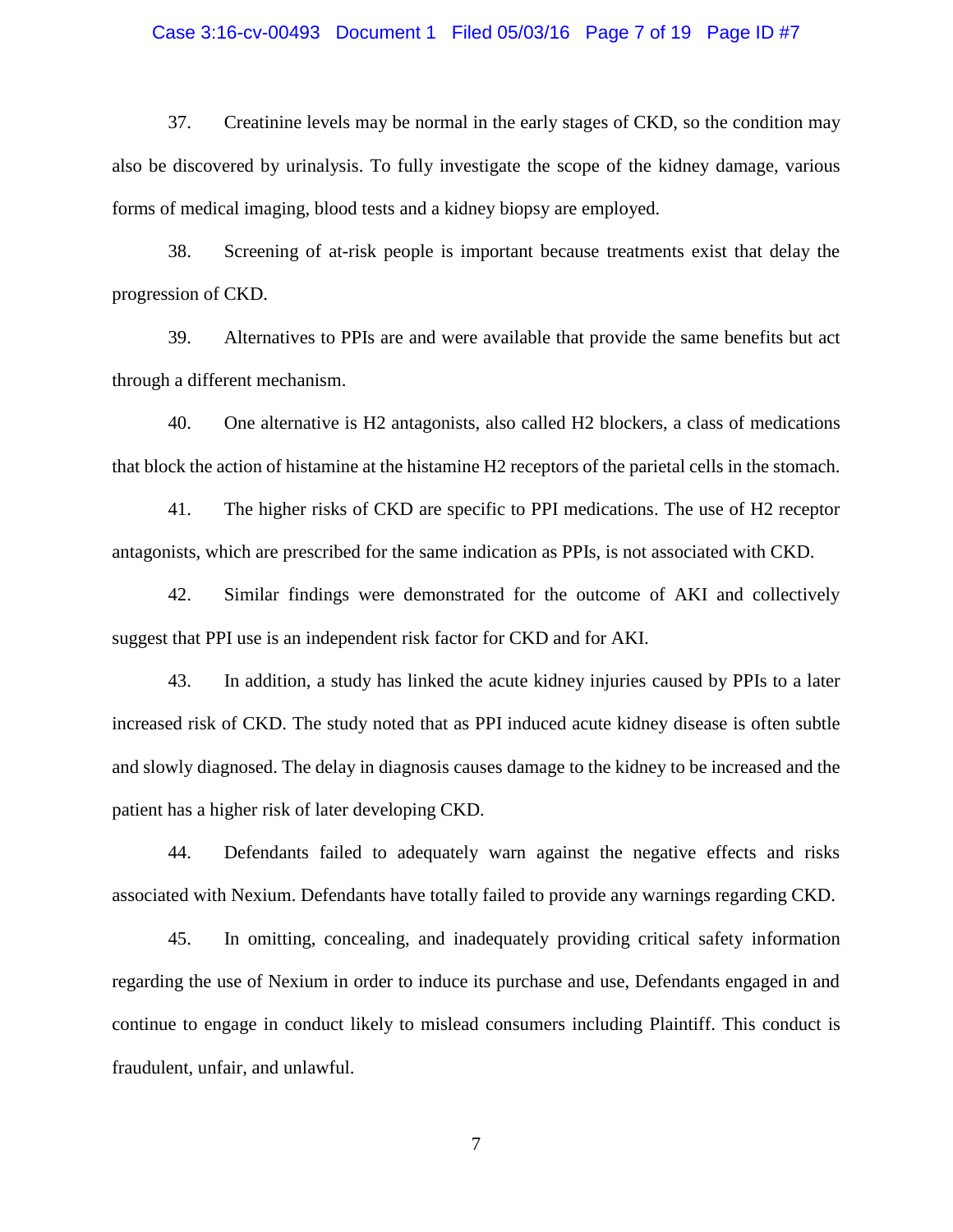### Case 3:16-cv-00493 Document 1 Filed 05/03/16 Page 8 of 19 Page ID #8

46. Defendants knew or should have known about the correlation between the use of Nexium and the significantly increased risk of CKD and acute kidney injuries.

47. Despite clear knowledge that Nexium causes a significantly increased risk of CKD and acute kidney injuries, Defendants continued to market and sell Nexium without warning consumers or healthcare providers of the significant risks of CKD and acute kidney injuries.

### **PLAINTIFFS' USE OF NEXIUM**

48. Plaintiff Harry Mason is and was at all times alleged herein a citizen of the State of Illinois and currently resides in Madison County, Illinois.

49. Plaintiff Harry Mason was prescribed Nexium on numerous occasions, including but not limited to, in or about 2006 within Madison County, Illinois. Plaintiff Harry Mason ingested Nexium as directed on or about 2006 within Madison County, Illinois. Plaintiff Harry Mason read and followed the directions regarding the use of Nexium and would not have used Nexium had he been properly appraised of the risks associated with the use of Nexium. Plaintiff Harry Mason suffered kidney failure requiring a kidney transplant while taking Nexium as prescribed in 2006.

#### **TOLLING OF THE STATUTE OF LIMITATIONS**

50. Defendants at all relevant times knew or should have known of the problems and defects with Nexium products, and the falsity and misleading nature of Defendants' statements, representations and warranties with respect to Nexium products. Defendants concealed and failed to notify Plaintiff and the public of such defects.

51. Any applicable statute of limitation has therefore been tolled by Defendants' knowledge, active concealment and denial of the facts alleged herein, which behavior is ongoing.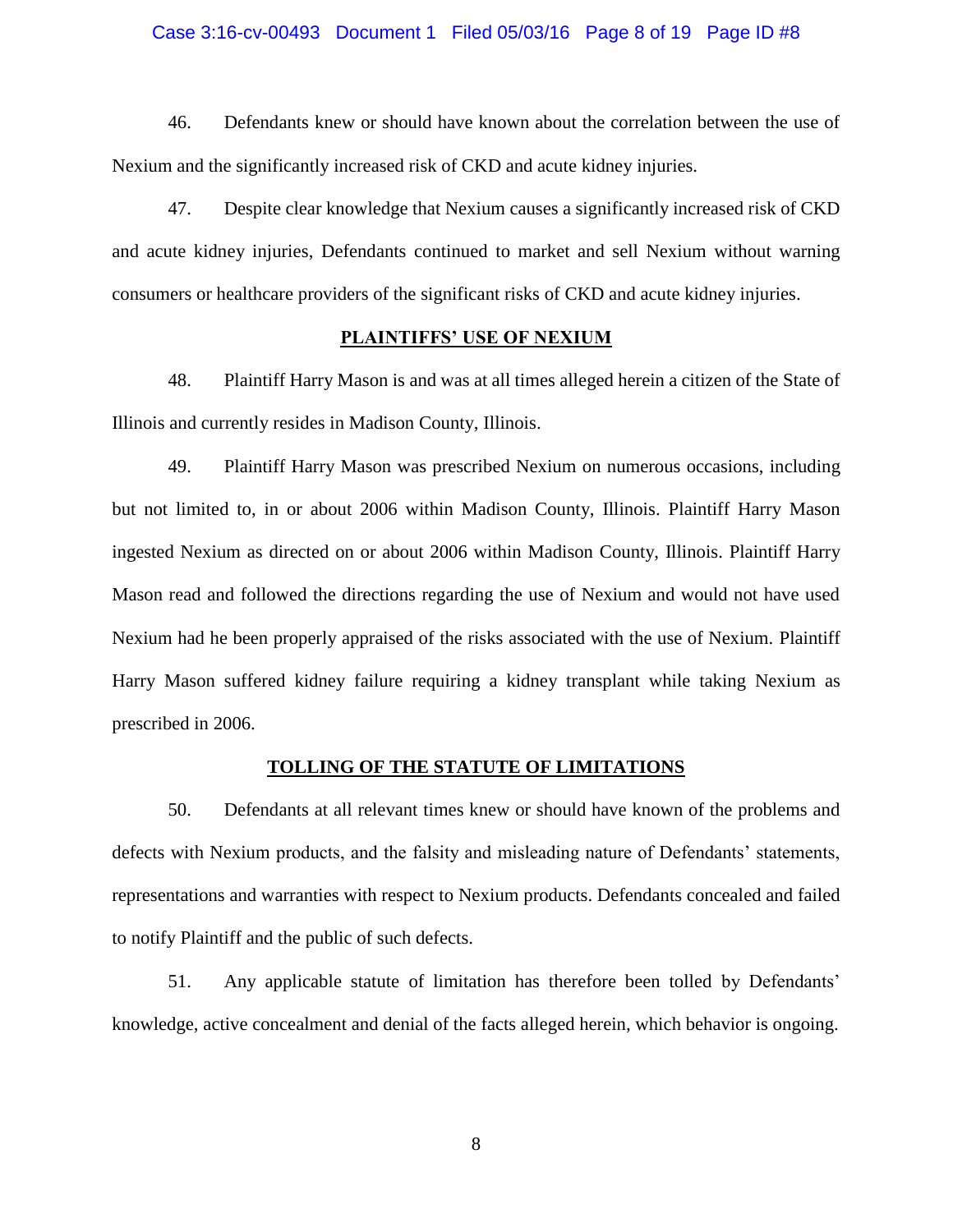### **COUNT 1 STRICT PRODUCT LIABILITY**

52. Plaintiff incorporates by this reference the allegations set forth in the paragraphs above as if fully set forth herein.

53. The Nexium manufactured and/or supplied by Defendants was unaccompanied by proper warnings regarding all possible adverse side-effects and the comparative severity and duration of such adverse effects; the warnings given did not accurately reflect the severity or duration of the adverse side effects or the true potential and/or likelihood or rate of the side effects. Defendants failed to perform adequate testing in that adequate testing would have shown that Nexium possessed serious potential side effects with respect to which full and proper warnings accurately and fully reflecting symptoms, scope and severity should have been made. Had the testing been adequately performed, the product would have been allowed to enter the market, if at all, only with warnings that would have clearly and completely identified the risks and dangers of the drug.

54. The Nexium manufactured and/or distributed and/or supplied by Defendants was defective due to inadequate post-marketing warning or instruction because Defendants failed to provide adequate warnings to users or consumers of Nexium and continued to aggressively promote Nexium.

55. As the proximate cause and legal result of the defective condition of Nexium as manufactured and/or supplied and/or distributed by Defendant, and as a direct and legal result of the conduct of Defendants described herein, Plaintiff has been damaged.

WHEREFORE, Plaintiff demands judgment against Defendants for actual and compensatory damages; for punitive or exemplary damages; for costs herein incurred; and for such other and further relief as this Court deems just and proper.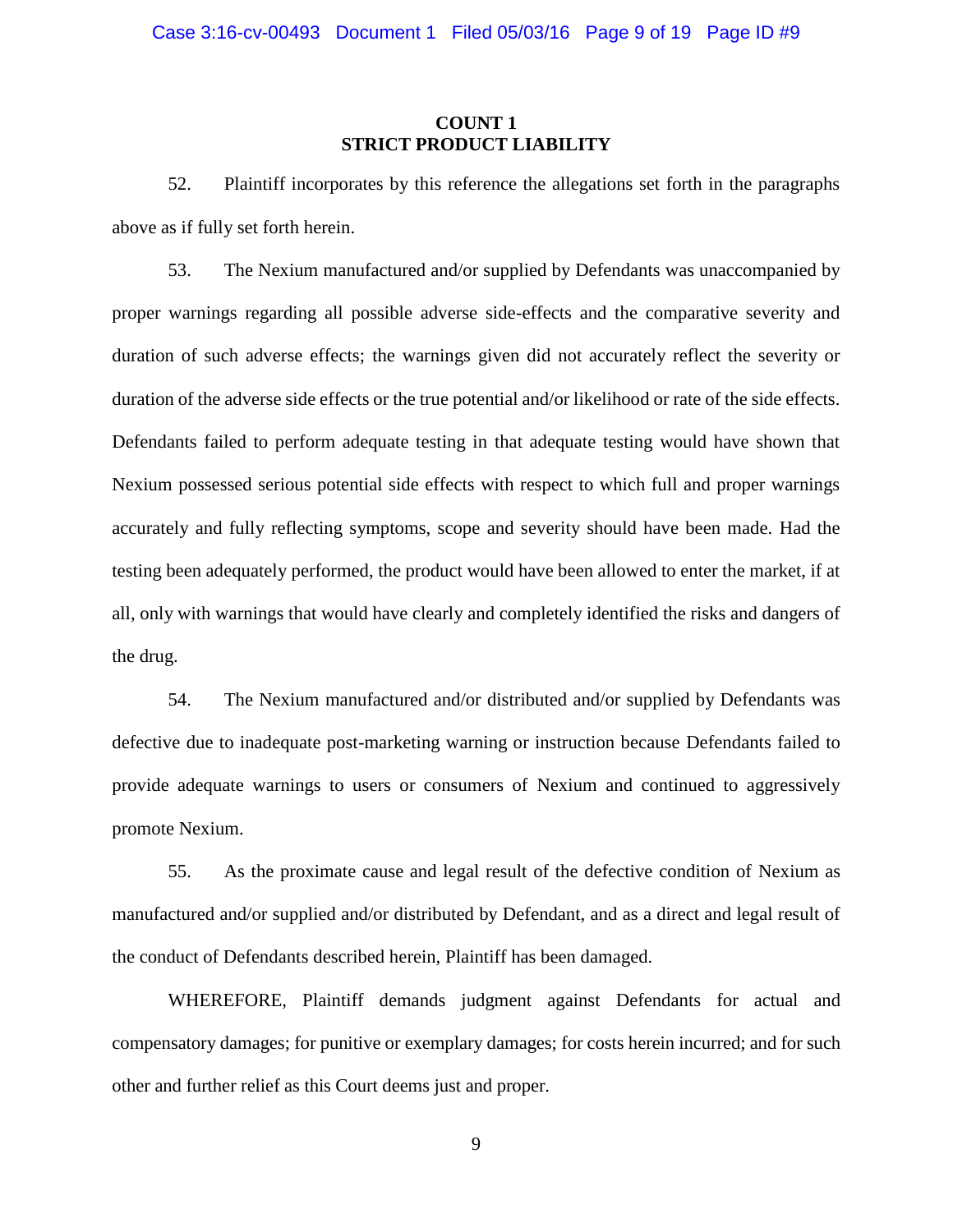### **COUNT 2 STRICT PRODUCT LIABILITY (Pursuant to Restatement Second of Torts 402a (1965))**

56. Plaintiff incorporates by this reference the allegations set forth in the paragraphs above as if fully set forth herein.

57. The Nexium manufactured and/or distributed and/or supplied by Defendants was defective in design or formulation in that, when it left the hands of the manufacturers and/or suppliers and/or distributors, the foreseeable risks exceeded the benefits associated with the design and formulation of the drug.

58. Alternatively, the Nexium manufactured and/or distributed and/or supplied by Defendants was defective in design or formulation in that, when it left the hands of the manufacturers and/or suppliers and/or distributors, it was unreasonably dangerous, it was more dangerous than an ordinary consumer would expect and more dangerous than alternative drugs available for the treatment of Plaintiff's condition.

59. There existed, at all times material hereto, safer alternative medications.

60. Defendant did not perform adequate testing upon Nexium. Adequate testing would have revealed that Nexium causes serious adverse effects with respect to which full and proper warnings accurately and fully reflecting symptoms, scope and severity should have been made.

61. The Nexium manufactured, designed, marketed, distributed and/or sold by Defendants was unaccompanied by proper and adequate warnings regarding adverse effects associated with the use of Nexium, and the severity and duration of such adverse effects; the warnings given did not accurately reflect the symptoms, scope or severity of adverse effects and did not accurately relate the lack of efficacy.

62. Defendants did not warn the FDA of material facts regarding the safety and efficacy of Nexium, which facts Defendants knew or should have known.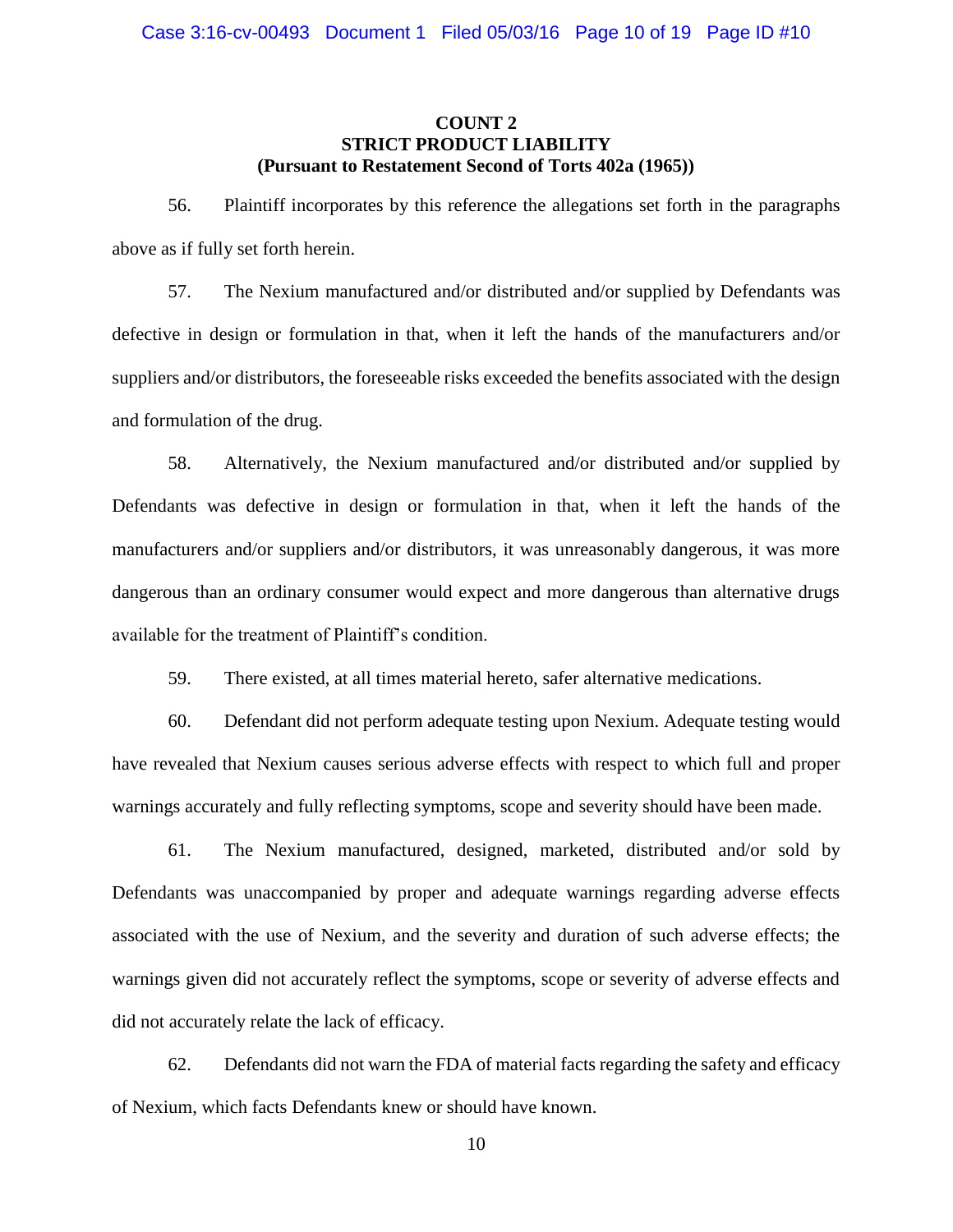### Case 3:16-cv-00493 Document 1 Filed 05/03/16 Page 11 of 19 Page ID #11

63. The Nexium manufactured and/or distributed and/or supplied by Defendants was defective due to inadequate post-marketing warning or instruction because, after Defendants knew or should have known of the risk of injury from Nexium, Defendants failed to provide adequate warnings to users or consumers of Nexium and continued to promote Nexium.

64. As a result of the defective condition of Nexium, Plaintiff has suffered damage and injury.

WHEREFORE, Plaintiff demands judgment against Defendants for actual and compensatory damages; for punitive or exemplary damages; for costs herein incurred; and for such other and further relief as this Court deems just and proper.

## **COUNT 3 INTENTIONAL INFLICTION OF EMOTIONAL DISTRESS**

65. Plaintiff incorporates by this reference the allegations set forth in the paragraphs above as if fully set forth herein.

66. The acts, omissions, and representations of Defendants regarding the manufacturing, distribution and marketing of Nexium as described in the foregoing paragraphs were intentional, reckless, extreme and outrageous. Defendant intentionally engaged in extreme and outrageous conduct when it intentionally and/or recklessly marketed Nexium and then intentionally and/or recklessly concealed material information about Nexium's potential serious adverse effects from Plaintiff and Plaintiff's physicians, hospitals, and medical providers.

67. Defendants knew that Plaintiff would suffer mental distress and anxiety upon learning that Nexium possessed a likelihood of serious adverse effects and complications such as life-threatening kidney damage.

68. As a result of Defendants' misconduct, Plaintiff sustained and will continue to sustain emotional and mental distress and anxiety.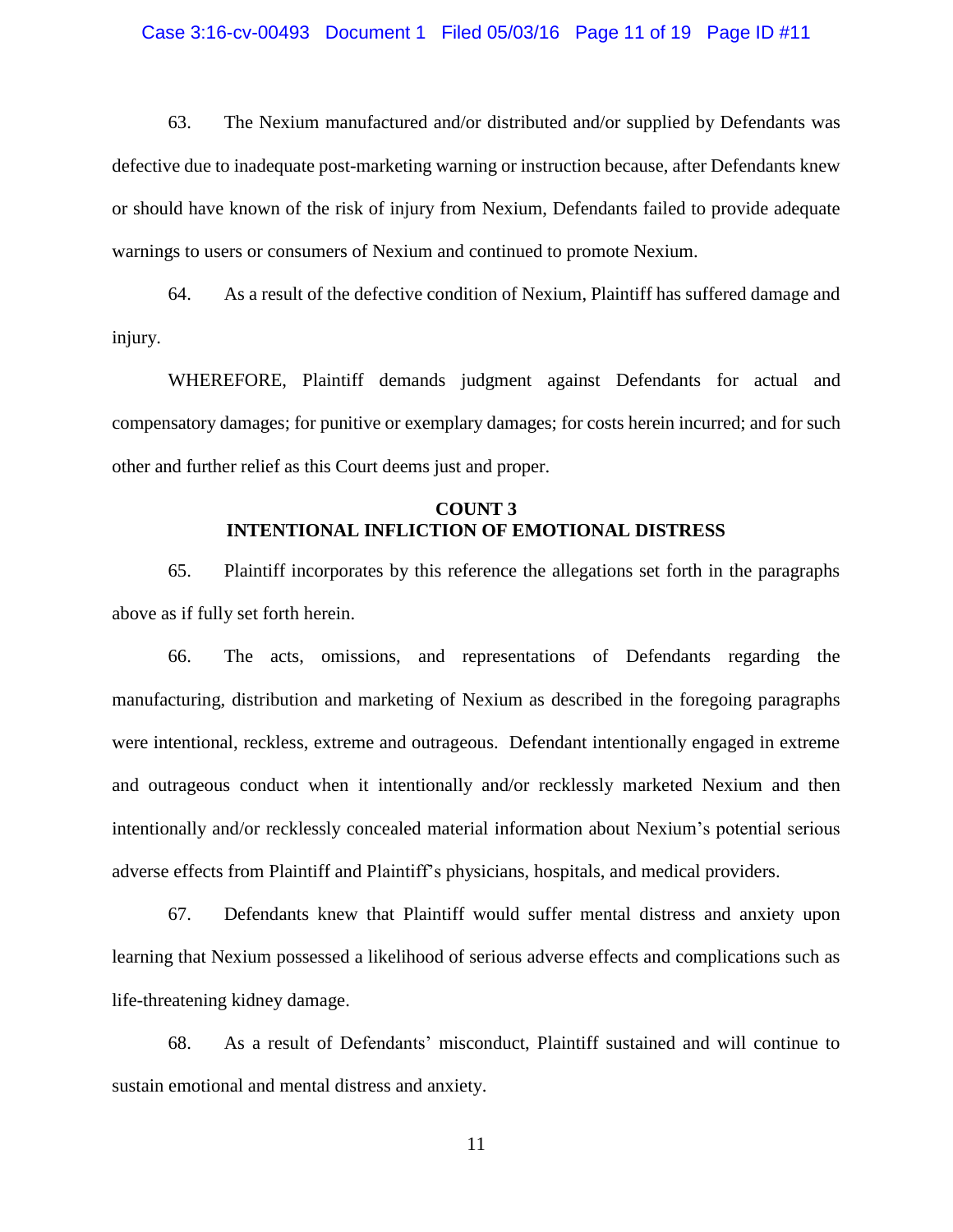### Case 3:16-cv-00493 Document 1 Filed 05/03/16 Page 12 of 19 Page ID #12

WHEREFORE, Plaintiff demands judgment against Defendants for actual and compensatory damages; for punitive or exemplary damages; for costs herein incurred; and for such other and further relief as this Court deems just and proper.

# **COUNT 4 NEGLIGENT INFLICTION OF EMOTIONAL DISTRESS**

69. Plaintiff incorporates by this reference the allegations set forth in the paragraphs above as if fully set forth herein.

70. Defendants negligently and carelessly manufactured, sold, and distributed Nexium to Plaintiff which was defective.

71. Defendants negligently and carelessly concealed the defective nature of Nexium from Plaintiff, Plaintiff's physicians, hospitals, and medical providers.

72. Defendants negligently and carelessly misrepresented the usefulness, quality and safety of Nexium to Plaintiff, Plaintiff's physicians, hospitals, and medical providers.

73. Defendants' negligence and carelessness directly impacted Plaintiff in that Plaintiff was induced to purchase and ingest the defective and dangerous Nexium.

74. As a direct result of Defendants' misconduct alleged herein, Plaintiff has suffered and will continue to suffer emotional and mental distress and anxiety from the fear of knowing there is a likelihood of serious adverse effects and complications of Nexium use such as lifethreatening kidney damage.

WHEREFORE, Plaintiff demands judgment against Defendants for actual and compensatory damages; for punitive or exemplary damages; for costs herein incurred; and for such other and further relief as this Court deems just and proper.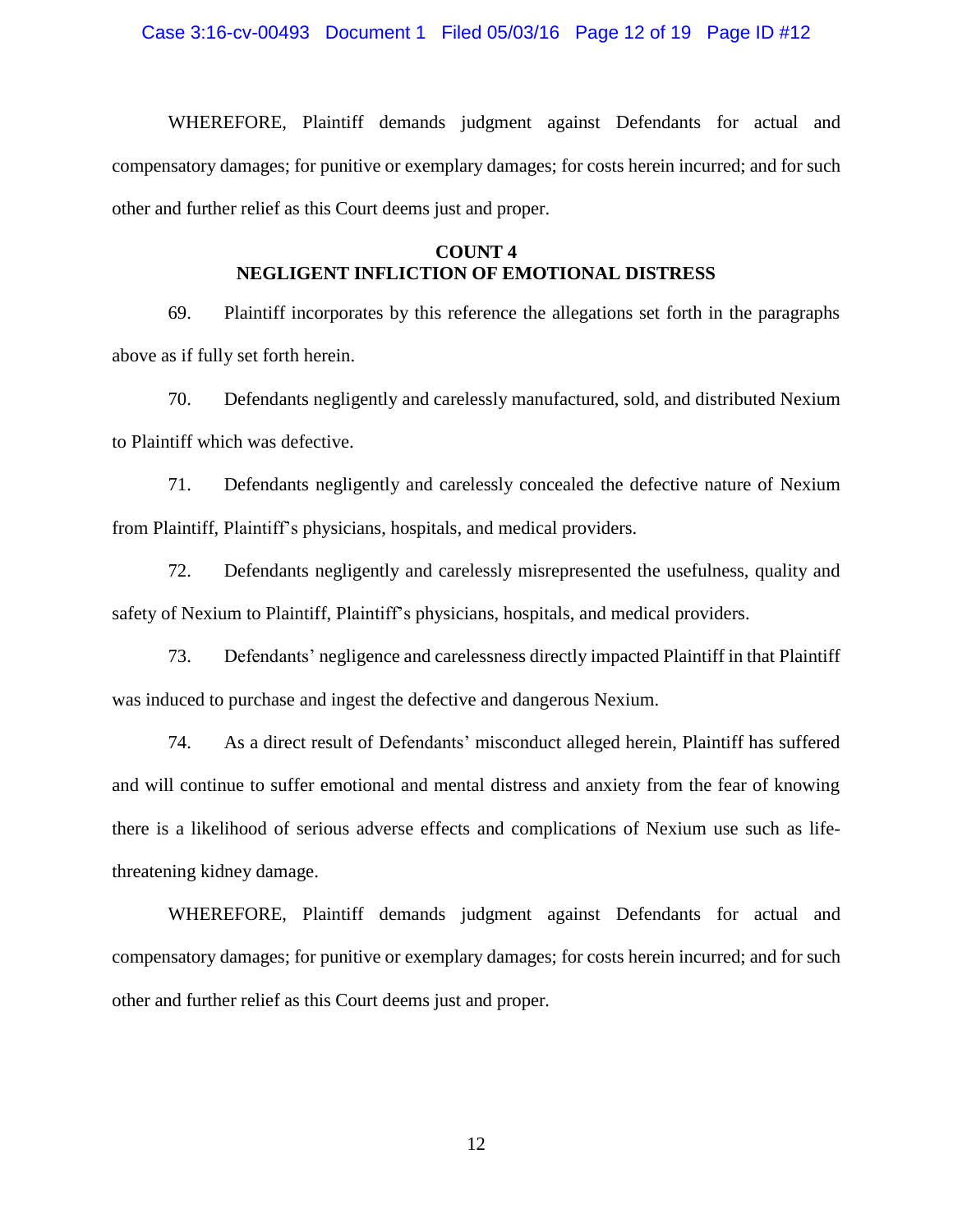### **COUNT 5 COMMON LAW FRAUD**

75. Plaintiff incorporates by this reference the allegations set forth in the paragraphs above as if fully set forth herein.

76. Defendants made material representations that were false and that were either known to be false when made or were asserted without knowledge of their truth. Defendants had in their possession adverse drug event reports, drug studies, and other documentation about Nexium and yet made the following misrepresentations:

a. Misrepresentations regarding the frequency of Nexium-related adverse event reports or occurrences in the Nexium label, package insert or PDR label;

b. Misrepresentations as to the existence, occurrence and frequency of occurrences, severity and extent of the overall risks of Nexium;

c. Misrepresentations as to the efficacy of Nexium;

d. Misrepresentations as to the number of adverse events and deaths reported with the use of Nexium;

e. Misrepresentations regarding the nature, seriousness, and severity of adverse events reported with the use of Nexium.

77. Defendants intended that these misrepresentations be relied upon by physicians, including Plaintiff's physicians, healthcare providers and consumers. Plaintiff did rely upon the misrepresentations that caused Plaintiff's injuries.

78. Defendants' misrepresentations were the proximate and/or producing cause of Plaintiff's injuries.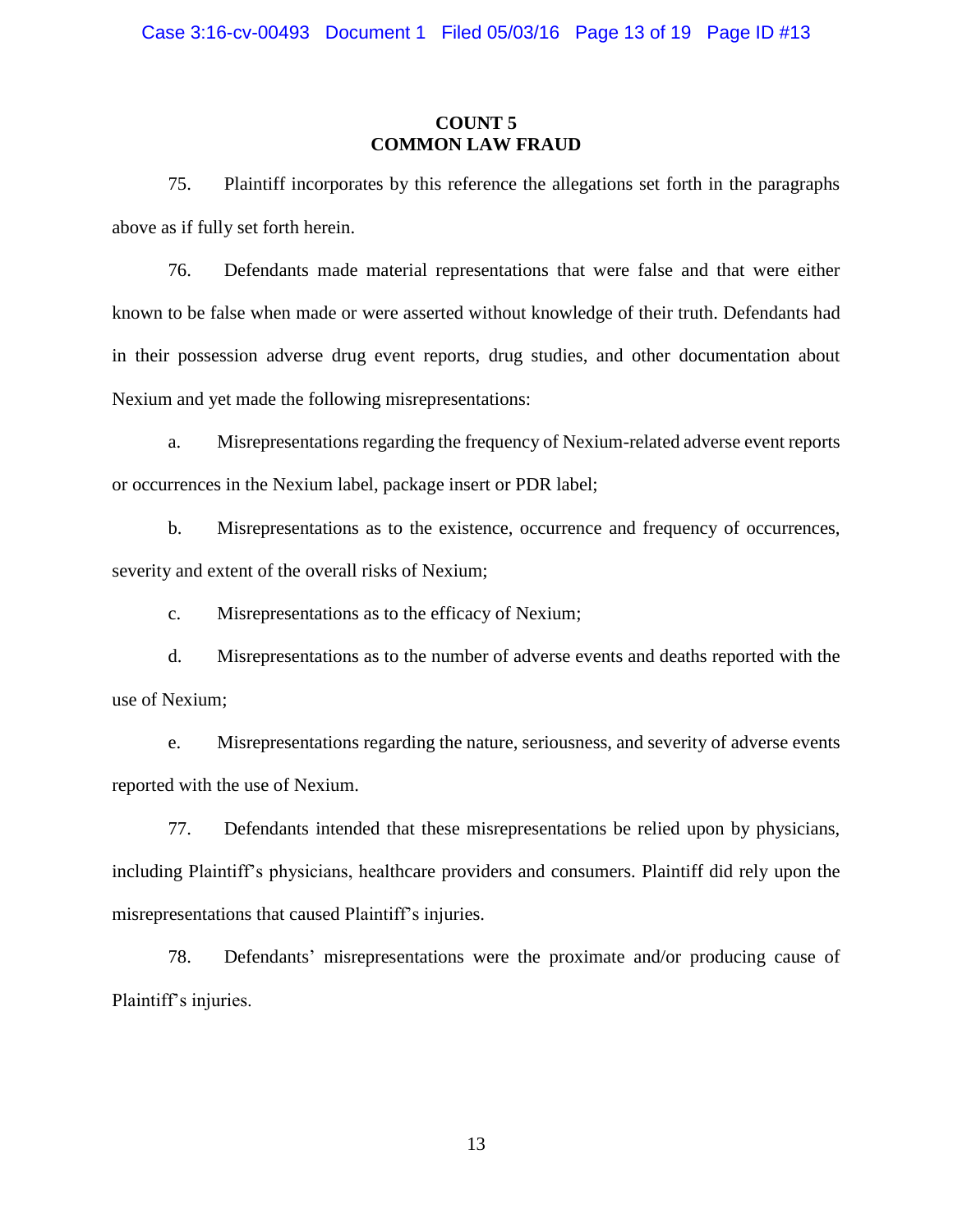### Case 3:16-cv-00493 Document 1 Filed 05/03/16 Page 14 of 19 Page ID #14

WHEREFORE, Plaintiff demands judgment against Defendants for actual and compensatory damages; for punitive or exemplary damages; for costs herein incurred; and for such other and further relief as this Court deems just and proper.

# **COUNT 6 NEGLIGENCE**

79. Plaintiff incorporates by this reference the allegations set forth in the paragraphs above as if fully set forth herein.

80. Defendants owed Plaintiff legal duties in connection with its development, manufacture, and distribution of Nexium. Defendants breached those duties, proximately causing Plaintiff's injuries. Specifically, Defendants failed to meet their duty to use reasonable care in the testing, creating, designing, manufacturing, labeling, packaging, marketing, selling, and warning of Nexium. Defendants are liable for acts and/or omissions amounting to negligence, gross negligence and/or malice including, but not limited to the following:

- a. Failure to adequately warn Plaintiff and Plaintiff's physicians of the known or reasonably foreseeable danger that plaintiff would suffer a serious injury or death by ingesting Nexium;
- b. Failure to adequately warn Plaintiff and Plaintiff's physicians of the known or reasonably foreseeable danger that Plaintiff would suffer a serious injury or death by ingesting Nexium in unsafe doses;
- c. Failure to use reasonable care in testing and inspecting Nexium so as to ascertain whether or not it was safe for the purpose for which it was designed, manufactured and sold;
- d. Failure to use reasonable care in implementing and/or utilizing a reasonably safe design in the manufacture of Nexium;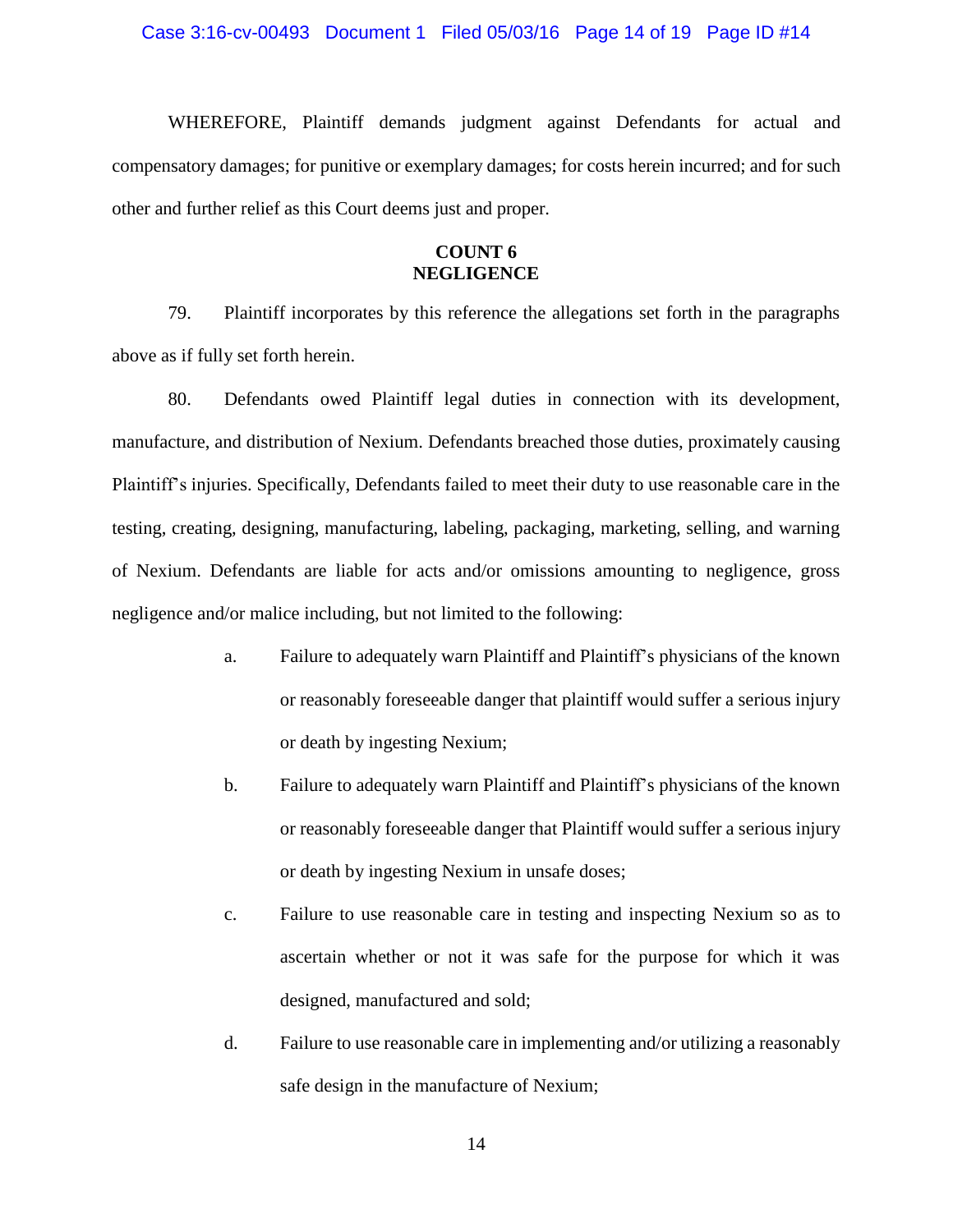- e. Failure to use reasonable care in the process of manufacturing Nexium in a reasonably safe condition for the use for which it was intended;
- f. Failure to use reasonable care in the manner and method of warning Plaintiff and Plaintiff's physicians as to the danger and risks of using Nexium in unsafe doses; and
- g. Such further acts and/or omissions that may be proven at trial.

81. The above-described acts and/or omissions of Defendants were a direct and proximate cause of the severe, permanent and disabling injuries and resulting damages to Plaintiff.

WHEREFORE, Plaintiff demands judgment against Defendants for actual and compensatory damages; for punitive or exemplary damages; for costs herein incurred; and for such other and further relief as this Court deems just and proper.

### **COUNT 7 NEGLIGENT MISREPRESENTATION**

82. Plaintiff incorporates by this reference the allegations set forth in the paragraphs above as if fully set forth herein.

83. Defendants failed to communicate to Plaintiff and/or the general public that the ingestion of Nexium could cause serious injuries after it became aware of such risks. Instead, Defendants represented in its marketing that Nexium was safe and effective.

84. Plaintiff brings this cause of action against Defendants under the theory of negligent misrepresentation for the following reasons:

> a. Defendants, individually, and through their agents, representatives, distributors and/or employees, negligently misrepresented material facts about Nexium in that it made such misrepresentations when it knew or reasonably should have known of the falsity of such misrepresentations.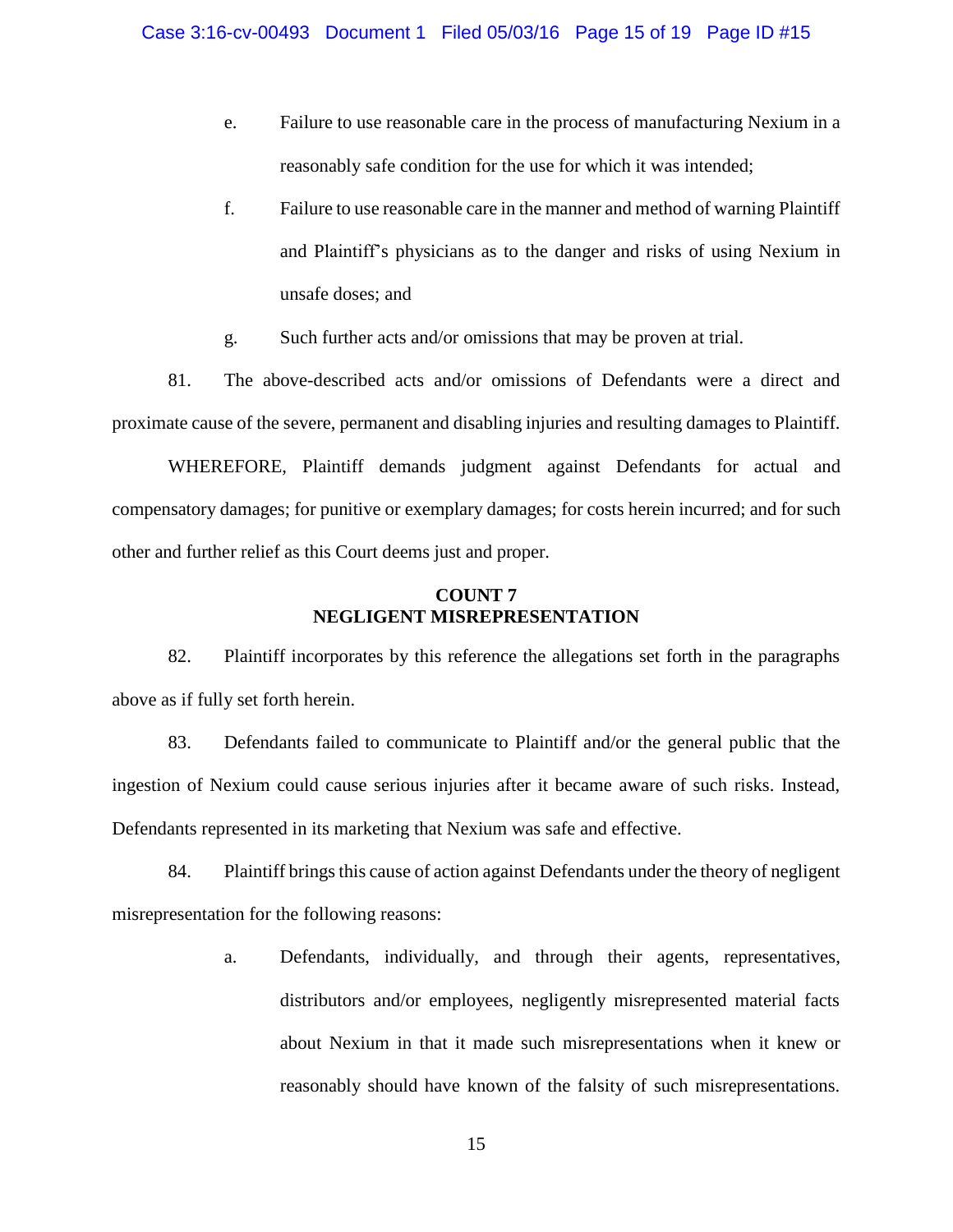Alternatively, Defendants made such misrepresentations without exercising reasonable care to ascertain the accuracy of these representations;

- b. The above misrepresentations were made to Plaintiff as well as the general public;
- c. Plaintiff and Plaintiff's healthcare providers justifiably relied on Defendants' misrepresentations; and
- d. Consequently, Plaintiff ingested Nexium to Plaintiff's detriment. Defendants' negligent misrepresentations proximately caused Plaintiff's injuries and monetary losses.

WHEREFORE, Plaintiff demands judgment against Defendants for actual and compensatory damages; for punitive or exemplary damages; for costs herein incurred; and for such other and further relief as this Court deems just and proper.

# **COUNT 8 FRAUDULENT MISREPRESENTATION**

85. Plaintiff incorporates by this reference the allegations set forth in the paragraphs above as if fully set forth herein.

86. Defendants are engaged in the business of selling Nexium. By their advertising, labels, or otherwise, Defendants have made a misrepresentation of a material fact concerning the character or quality of Nexium to Plaintiff and the public.

87. Plaintiff justifiably relied on Defendants' misrepresentations in purchasing Nexium. Plaintiff has suffered physical harm proximately caused by Defendants' misrepresentations regarding the character or quality of Nexium.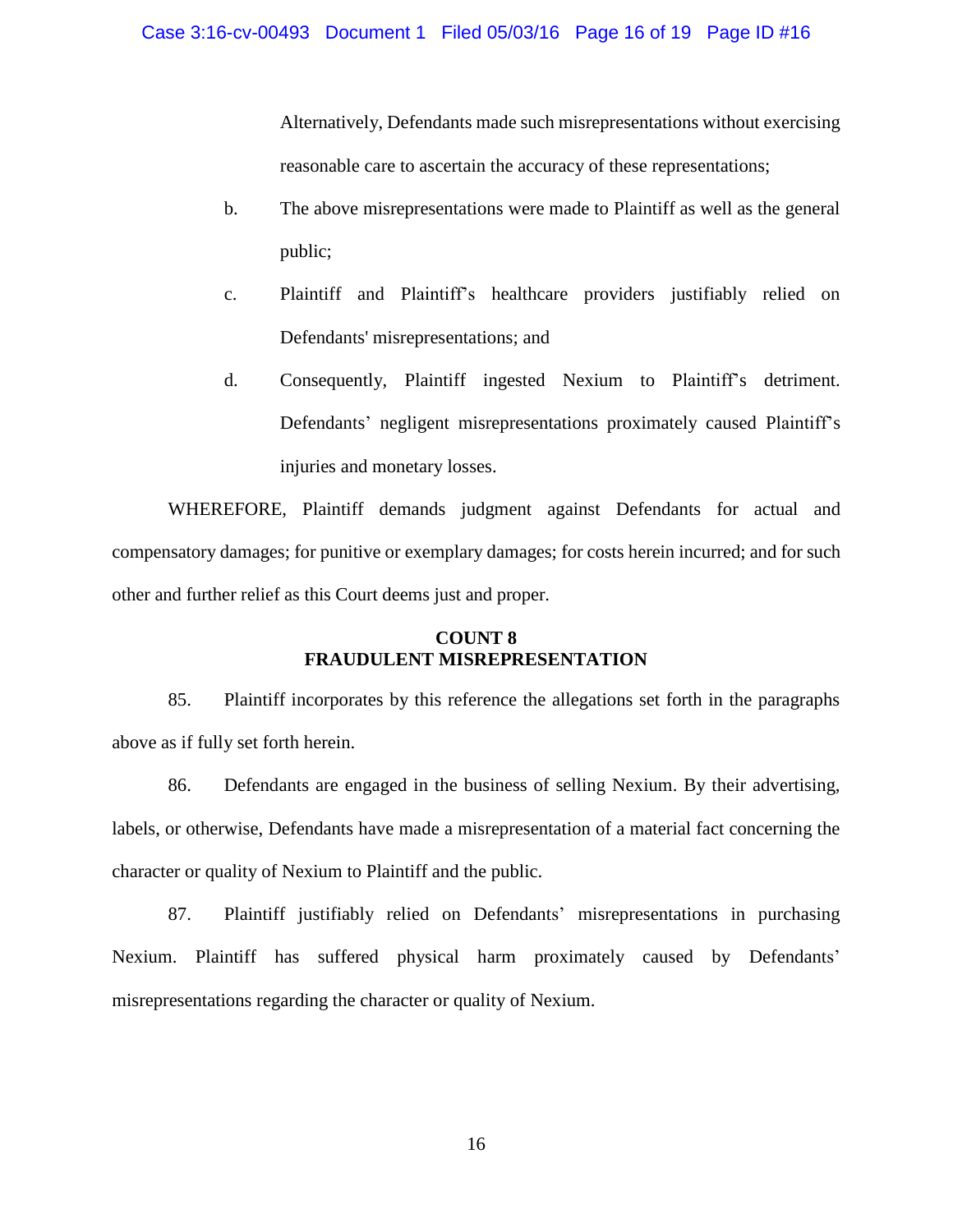### Case 3:16-cv-00493 Document 1 Filed 05/03/16 Page 17 of 19 Page ID #17

WHEREFORE, Plaintiff demands judgment against Defendants for actual and compensatory damages; for punitive or exemplary damages; for costs herein incurred; and for such other and further relief as this Court deems just and proper.

# **COUNT 9 EXPRESS WARRANTY**

88. Plaintiff incorporates by this reference the allegations set forth in the paragraphs above as if fully set forth herein.

89. Defendants are merchants and/or sellers of Nexium. Defendants sold Nexium to consumers, including Plaintiff, for the ordinary purpose for which such drugs are used by consumers. Defendants made representations to Plaintiff about the quality or characteristics of Nexium by affirmation of fact, promise and/or description. The representations by Defendants became part of the basis of the bargain between Defendants and Plaintiff. Nexium did not comport with the representations made by Defendants in that it was not safe for the use for which it was marketed. This breach of duty by Defendants was a proximate cause of the injuries and monetary loss suffered by Plaintiff.

WHEREFORE, Plaintiff demands judgment against Defendants for actual and compensatory damages; for punitive or exemplary damages; for costs herein incurred; and for such other and further relief as this Court deems just and proper.

# **COUNT 10 IMPLIED WARRANTY**

90. Plaintiff incorporates by this reference the allegations set forth in the paragraphs above as if fully set forth herein.

### WARRANTY OF MERCHANTABILITY

91. Defendants are merchants and/or sellers of Nexium. Plaintiff purchased Nexium from Defendants and used Nexium for the ordinary purpose for which it is used by consumers. At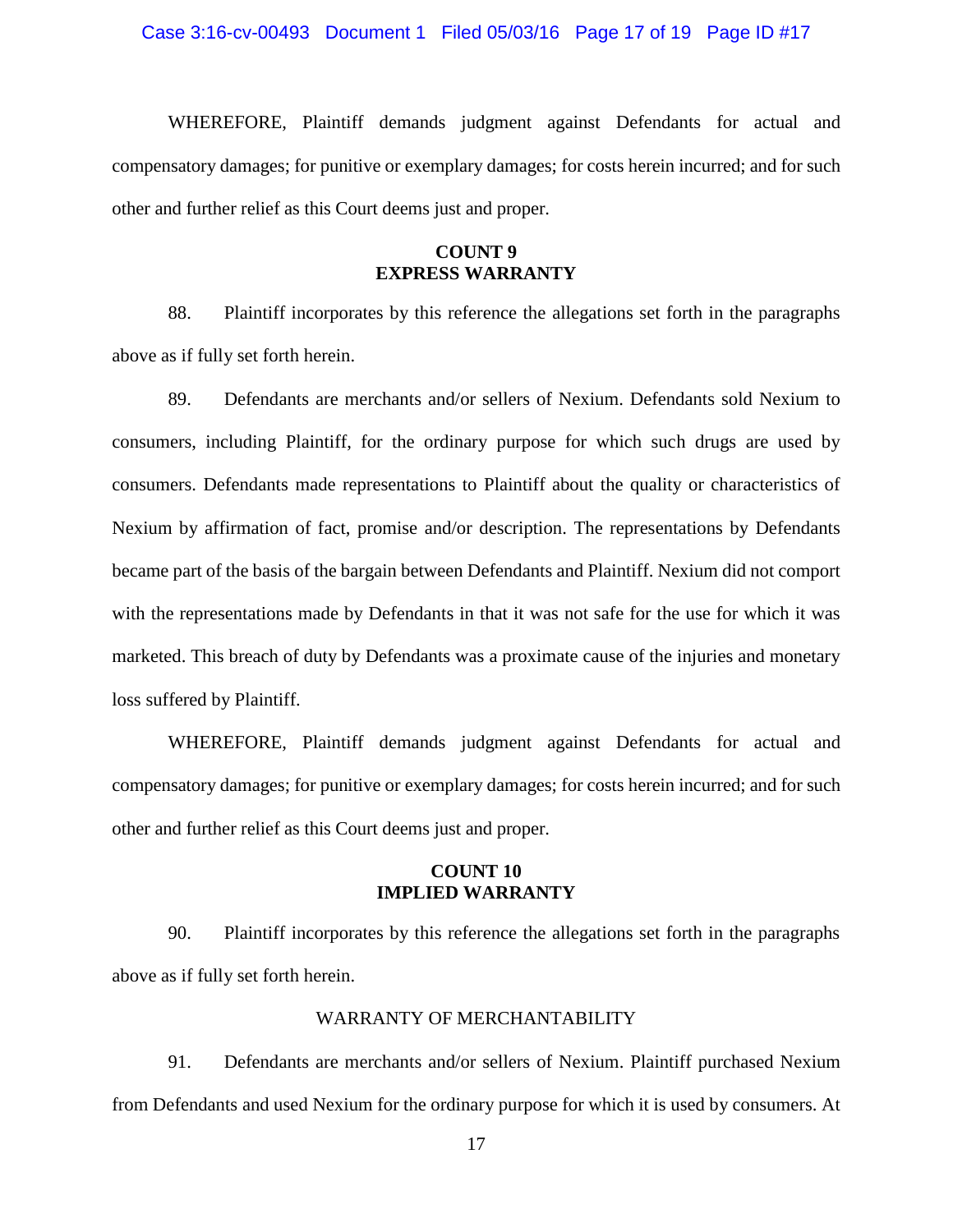### Case 3:16-cv-00493 Document 1 Filed 05/03/16 Page 18 of 19 Page ID #18

the time it was purchased by Plaintiff, Nexium was not fit for the ordinary purpose for which such drugs are used. Nexium was not fit for the ordinary purpose for which such drugs are used because it was not manufactured, designed or marketed in a manner to accomplish its purpose safely. Defendants' breach of their implied warranty of merchantability caused Plaintiffs' injuries and monetary losses.

# WARRANTY OF FITNESS

92. Defendants sold Nexium to Plaintiff with the knowledge that Plaintiff was purchasing Nexium for a particular purpose. Further, Defendants knew, or should have known, that Plaintiff was relying on Defendants' skill or judgment to select goods fit for Plaintiff's purpose.

93. Defendants delivered goods that were unfit for Plaintiff's particular purpose and thus breached their implied warranty of fitness. Defendants' failure to select and sell a product which was reasonably safe for its intended use proximately caused Plaintiff's injuries and monetary losses.

WHEREFORE, Plaintiff demands judgment against Defendants for actual and compensatory damages; for punitive or exemplary damages; for costs herein incurred; and for such other and further relief as this Court deems just and proper.

### **JURY TRIAL DEMAND**

Plaintiff and Class Members demand a jury trial as to all claims and issues triable of right by a jury.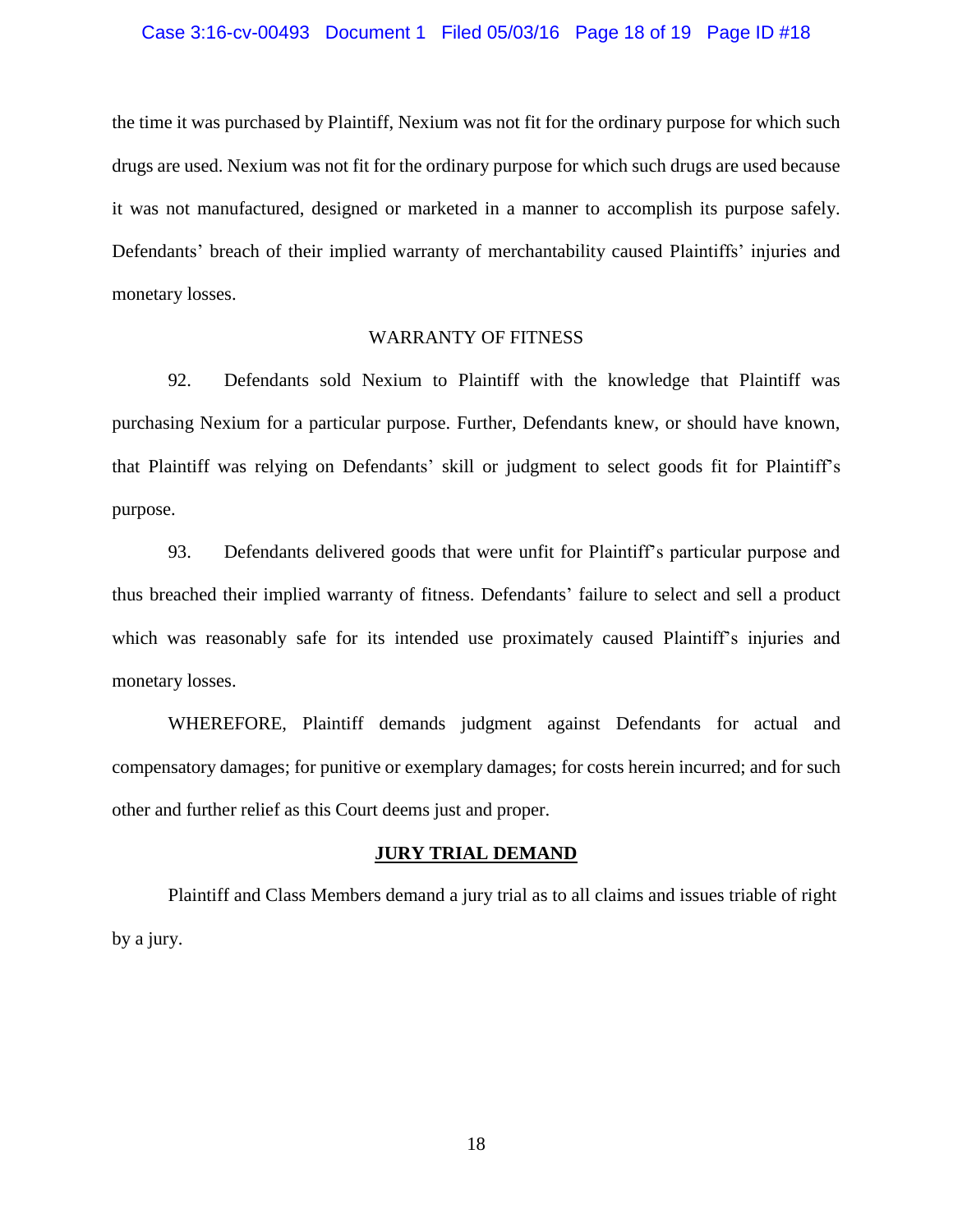Respectfully submitted,

### THE DRISCOLL FIRM, P.C.

By: \_\_\_\_/s/John J. Driscoll\_ JOHN J. DRISCOLL, #6276464 PHILIP SHOLTZ, #6290754 211 N. Broadway,  $40^{th}$  Floor St. Louis, Missouri 63102 314-932-3232 telephone 314-932-3233 facsimile [john@thedriscollfirm.com](mailto:john@thedriscollfirm.com) [phil@thedriscollfirm.com](mailto:phil@thedriscollfirm.com)

*Attorneys for Plaintiffs*

### THE LANIER LAW FIRM, P.C.

W. Mark Lanier [wml@lanierlawfirm.com](mailto:wml@lanierlawfirm.com) Texas Bar No. 11934600 Richard D. Meadow [richard.meadow@lanierlawfirm.com](mailto:richard.meadow@lanierlawfirm.com) New York Bar No. 1963578 LANIER LAW FIRM 6810 FM 1960 West Houston, TX 77069 Telephone: (713) 659-5200 Facsimile: (713) 659-2204

BARON & BUDD, P.C.

Russell W. Budd [rbudd@baronbudd.com](mailto:rbudd@baronbudd.com) Texas Bar No. 03312400 Sindhu S. Daniel [sdaniel@baronbudd.com](mailto:sdaniel@baronbudd.com) New Jersey Bar No. 010711996 BARON & BUDD, P.C. 3102 Oak Lawn Avenue, Suite 1100 Dallas, TX 75219 Tel.: (214) 521-3605 Fax: (214) 520-1181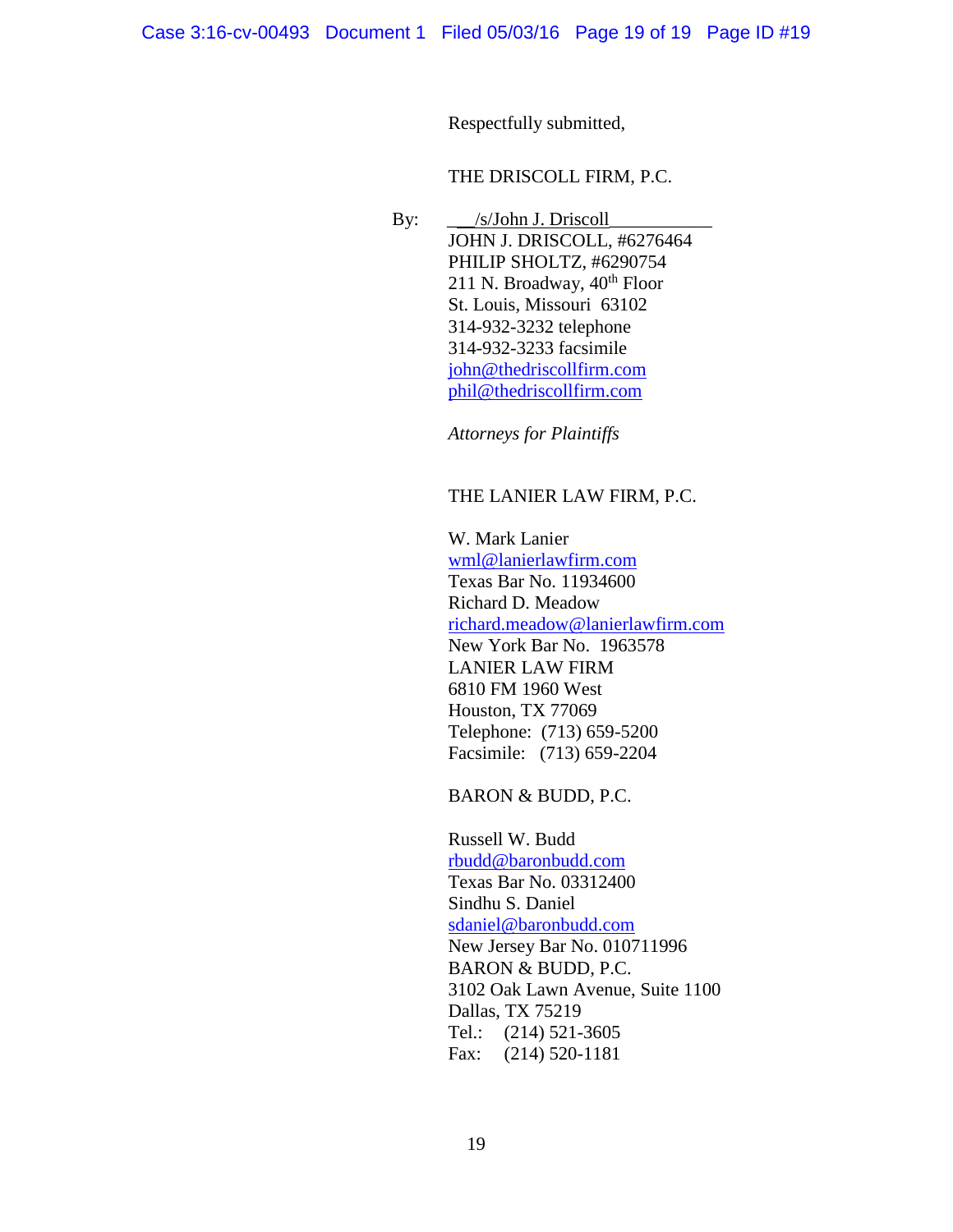# IS 44 (Rev. 12/12) Case 3:16-cv-00493 Doc<del>ument</del> 1 Cover SHEET Page 1 of 2 Page ID #20

The JS 44 civil cover sheet and the information contained herein neither replace nor supplement the filing and service of pleadings or other papers as required by law, except as provided by local rules of court. This form,

| I. (a) PLAINTIFFS<br>HARRY MASON,                                                                                                                                                                                                                                                                                                                                                                                                                                                                                                                                                                                           |                                                                                                                                                                                                                                                                                                                                                                                                                                                                                                                                                                                                                                       |                                                                                                                                                                                                                                                                                                                                                                                                                                                                                                                                                                                                                                                                      |                                                                                                                                                                                                                                                                                                                                                                                                                                         | <b>DEFENDANTS</b><br>ASTRAZENECA PHARMACEUTICALS LP; and ASTRAZENECA LP,                                                                                                                                                                                                                                                                                                                                                                |                                                                                                                                                                                                                                                                                                                                                                                                                                                                                                                                                                                                                    |  |  |
|-----------------------------------------------------------------------------------------------------------------------------------------------------------------------------------------------------------------------------------------------------------------------------------------------------------------------------------------------------------------------------------------------------------------------------------------------------------------------------------------------------------------------------------------------------------------------------------------------------------------------------|---------------------------------------------------------------------------------------------------------------------------------------------------------------------------------------------------------------------------------------------------------------------------------------------------------------------------------------------------------------------------------------------------------------------------------------------------------------------------------------------------------------------------------------------------------------------------------------------------------------------------------------|----------------------------------------------------------------------------------------------------------------------------------------------------------------------------------------------------------------------------------------------------------------------------------------------------------------------------------------------------------------------------------------------------------------------------------------------------------------------------------------------------------------------------------------------------------------------------------------------------------------------------------------------------------------------|-----------------------------------------------------------------------------------------------------------------------------------------------------------------------------------------------------------------------------------------------------------------------------------------------------------------------------------------------------------------------------------------------------------------------------------------|-----------------------------------------------------------------------------------------------------------------------------------------------------------------------------------------------------------------------------------------------------------------------------------------------------------------------------------------------------------------------------------------------------------------------------------------|--------------------------------------------------------------------------------------------------------------------------------------------------------------------------------------------------------------------------------------------------------------------------------------------------------------------------------------------------------------------------------------------------------------------------------------------------------------------------------------------------------------------------------------------------------------------------------------------------------------------|--|--|
| (b) County of Residence of First Listed Plaintiff<br>Madison County, IL<br>(EXCEPT IN U.S. PLAINTIFF CASES)                                                                                                                                                                                                                                                                                                                                                                                                                                                                                                                 |                                                                                                                                                                                                                                                                                                                                                                                                                                                                                                                                                                                                                                       |                                                                                                                                                                                                                                                                                                                                                                                                                                                                                                                                                                                                                                                                      | NOTE:                                                                                                                                                                                                                                                                                                                                                                                                                                   | County of Residence of First Listed Defendant<br>New Castle County, DE<br>(IN U.S. PLAINTIFF CASES ONLY)<br>IN LAND CONDEMNATION CASES, USE THE LOCATION OF<br>THE TRACT OF LAND INVOLVED.                                                                                                                                                                                                                                              |                                                                                                                                                                                                                                                                                                                                                                                                                                                                                                                                                                                                                    |  |  |
| (c) Attorneys (Firm Name, Address, and Telephone Number)<br>The Driscoll Firm, P.C.<br>211 North Broadway, Suite 4050, St. Louis, MO 63102<br>314-932-3232                                                                                                                                                                                                                                                                                                                                                                                                                                                                  |                                                                                                                                                                                                                                                                                                                                                                                                                                                                                                                                                                                                                                       |                                                                                                                                                                                                                                                                                                                                                                                                                                                                                                                                                                                                                                                                      | Attorneys (If Known)                                                                                                                                                                                                                                                                                                                                                                                                                    |                                                                                                                                                                                                                                                                                                                                                                                                                                         |                                                                                                                                                                                                                                                                                                                                                                                                                                                                                                                                                                                                                    |  |  |
| <b>II. BASIS OF JURISDICTION</b> (Place an "X" in One Box Only)                                                                                                                                                                                                                                                                                                                                                                                                                                                                                                                                                             |                                                                                                                                                                                                                                                                                                                                                                                                                                                                                                                                                                                                                                       |                                                                                                                                                                                                                                                                                                                                                                                                                                                                                                                                                                                                                                                                      |                                                                                                                                                                                                                                                                                                                                                                                                                                         |                                                                                                                                                                                                                                                                                                                                                                                                                                         | <b>III. CITIZENSHIP OF PRINCIPAL PARTIES</b> (Place an "X" in One Box for Plaintiff                                                                                                                                                                                                                                                                                                                                                                                                                                                                                                                                |  |  |
| $\Box$ 1 U.S. Government<br>Plaintiff                                                                                                                                                                                                                                                                                                                                                                                                                                                                                                                                                                                       | $\Box$ 3 Federal Question<br>(U.S. Government Not a Party)                                                                                                                                                                                                                                                                                                                                                                                                                                                                                                                                                                            |                                                                                                                                                                                                                                                                                                                                                                                                                                                                                                                                                                                                                                                                      | (For Diversity Cases Only)<br>Citizen of This State                                                                                                                                                                                                                                                                                                                                                                                     | <b>DEF</b><br><b>PTF</b><br>X <sub>1</sub><br>$\Box$ 1<br>Incorporated or Principal Place<br>of Business In This State                                                                                                                                                                                                                                                                                                                  | and One Box for Defendant)<br><b>PTF</b><br><b>DEF</b><br>$\Box$ 4<br>$\Box$ 4                                                                                                                                                                                                                                                                                                                                                                                                                                                                                                                                     |  |  |
| $\Box$ 2 U.S. Government<br>Defendant                                                                                                                                                                                                                                                                                                                                                                                                                                                                                                                                                                                       | $\boxtimes$ 4 Diversity                                                                                                                                                                                                                                                                                                                                                                                                                                                                                                                                                                                                               | (Indicate Citizenship of Parties in Item III)                                                                                                                                                                                                                                                                                                                                                                                                                                                                                                                                                                                                                        | Citizen of Another State                                                                                                                                                                                                                                                                                                                                                                                                                | $\Box$ 2<br>$\Box$ 2 Incorporated <i>and</i> Principal Place<br>of Business In Another State                                                                                                                                                                                                                                                                                                                                            | $\overline{\mathbf{X}}$ 5<br>$\Box$ 5                                                                                                                                                                                                                                                                                                                                                                                                                                                                                                                                                                              |  |  |
|                                                                                                                                                                                                                                                                                                                                                                                                                                                                                                                                                                                                                             |                                                                                                                                                                                                                                                                                                                                                                                                                                                                                                                                                                                                                                       |                                                                                                                                                                                                                                                                                                                                                                                                                                                                                                                                                                                                                                                                      | Citizen or Subject of a<br>Foreign Country                                                                                                                                                                                                                                                                                                                                                                                              | $\Box$ 3 Foreign Nation<br>$\Box$ 3                                                                                                                                                                                                                                                                                                                                                                                                     | $\Box$ 6<br>$\Box$ 6                                                                                                                                                                                                                                                                                                                                                                                                                                                                                                                                                                                               |  |  |
| <b>IV. NATURE OF SUIT</b> (Place an "X" in One Box Only)<br><b>CONTRACT</b>                                                                                                                                                                                                                                                                                                                                                                                                                                                                                                                                                 |                                                                                                                                                                                                                                                                                                                                                                                                                                                                                                                                                                                                                                       | <b>TORTS</b>                                                                                                                                                                                                                                                                                                                                                                                                                                                                                                                                                                                                                                                         | <b>FORFEITURE/PENALTY</b>                                                                                                                                                                                                                                                                                                                                                                                                               | <b>BANKRUPTCY</b>                                                                                                                                                                                                                                                                                                                                                                                                                       | <b>OTHER STATUTES</b>                                                                                                                                                                                                                                                                                                                                                                                                                                                                                                                                                                                              |  |  |
| $\Box$ 110 Insurance<br>$\Box$ 120 Marine<br>130 Miller Act<br>$\Box$ 140 Negotiable Instrument<br>150 Recovery of Overpayment<br>& Enforcement of Judgment<br>151 Medicare Act<br>152 Recovery of Defaulted<br><b>Student Loans</b><br>(Excludes Veterans)<br>153 Recovery of Overpayment<br>of Veteran's Benefits<br>$\Box$ 160 Stockholders' Suits<br>190 Other Contract<br>195 Contract Product Liability<br>$\Box$ 196 Franchise<br><b>REAL PROPERTY</b><br>210 Land Condemnation<br>220 Foreclosure<br>□ 230 Rent Lease & Ejectment<br>240 Torts to Land<br>245 Tort Product Liability<br>290 All Other Real Property | PERSONAL INJURY<br>$\Box$ 310 Airplane<br>□ 315 Airplane Product<br>Liability<br>$\Box$ 320 Assault, Libel &<br>Slander<br>□ 330 Federal Employers'<br>Liability<br>340 Marine<br>345 Marine Product<br>Liability<br>□ 350 Motor Vehicle<br>□ 355 Motor Vehicle<br><b>Product Liability</b><br>360 Other Personal<br>Injury<br>$\Box$ 362 Personal Injury -<br>Medical Malpractice<br><b>CIVIL RIGHTS</b><br>$\Box$ 440 Other Civil Rights<br>$\Box$ 441 Voting<br>442 Employment<br>$\Box$ 443 Housing/<br>Accommodations<br>$\Box$ 445 Amer. w/Disabilities -<br>Employment<br>446 Amer. w/Disabilities -<br>Other<br>448 Education | PERSONAL INJURY<br>$\Box$ 365 Personal Injury -<br>Product Liability<br>367 Health Care/<br>Pharmaceutical<br>Personal Injury<br>Product Liability<br>368 Asbestos Personal<br><b>Injury Product</b><br>Liability<br>370 Other Fraud<br>$\Box$ 371 Truth in Lending<br>380 Other Personal<br><b>Property Damage</b><br>385 Property Damage<br>Product Liability<br><b>PRISONER PETITIONS</b><br><b>Habeas Corpus:</b><br>1 463 Alien Detainee<br>$\Box$ 510 Motions to Vacate<br>Sentence<br>□ 530 General<br>535 Death Penalty<br>Other:<br>$\Box$ 540 Mandamus & Other<br>$\Box$ 550 Civil Rights<br>555 Prison Condition<br>560 Civil Detainee -<br>Conditions of | □ 625 Drug Related Seizure<br>of Property 21 USC 881<br>$\Box$ 690 Other<br><b>LABOR</b><br>PERSONAL PROPERTY J 710 Fair Labor Standards<br>Act<br>720 Labor/Management<br>Relations<br>740 Railway Labor Act<br>751 Family and Medical<br>Leave Act<br>790 Other Labor Litigation<br>791 Employee Retirement<br>Income Security Act<br><b>IMMIGRATION</b><br>462 Naturalization Application<br>$\Box$ 465 Other Immigration<br>Actions | 1422 Appeal 28 USC 158<br>1 423 Withdrawal<br>28 USC 157<br><b>PROPERTY RIGHTS</b><br>□ 820 Copyrights<br>□ 830 Patent<br>□ 840 Trademark<br><b>SOCIAL SECURITY</b><br>$\Box$ 861 HIA (1395ff)<br><b>1</b> 862 Black Lung (923)<br>$\Box$ 863 DIWC/DIWW (405(g))<br>□ 864 SSID Title XVI<br>$\Box$ 865 RSI (405(g))<br><b>FEDERAL TAX SUITS</b><br>□ 870 Taxes (U.S. Plaintiff<br>or Defendant)<br>□ 871 IRS-Third Party<br>26 USC 7609 | 375 False Claims Act<br>$\Box$ 400 State Reapportionment<br>$\Box$ 410 Antitrust<br>$\Box$ 430 Banks and Banking<br>450 Commerce<br>$\Box$ 460 Deportation<br>470 Racketeer Influenced and<br>Corrupt Organizations<br>480 Consumer Credit<br>490 Cable/Sat TV<br>50 Securities/Commodities/<br>Exchange<br>1 890 Other Statutory Actions<br>□ 891 Agricultural Acts<br>□ 893 Environmental Matters<br>1 895 Freedom of Information<br>Act<br>□ 896 Arbitration<br>□ 899 Administrative Procedure<br>Act/Review or Appeal of<br><b>Agency Decision</b><br>$\Box$ 950 Constitutionality of<br><b>State Statutes</b> |  |  |
| V. ORIGIN (Place an "X" in One Box Only)                                                                                                                                                                                                                                                                                                                                                                                                                                                                                                                                                                                    |                                                                                                                                                                                                                                                                                                                                                                                                                                                                                                                                                                                                                                       | Confinement                                                                                                                                                                                                                                                                                                                                                                                                                                                                                                                                                                                                                                                          |                                                                                                                                                                                                                                                                                                                                                                                                                                         |                                                                                                                                                                                                                                                                                                                                                                                                                                         |                                                                                                                                                                                                                                                                                                                                                                                                                                                                                                                                                                                                                    |  |  |
| $\boxtimes$ 1 Original<br>Proceeding                                                                                                                                                                                                                                                                                                                                                                                                                                                                                                                                                                                        | $\square$ 2 Removed from<br>$\Box$ 3<br><b>State Court</b>                                                                                                                                                                                                                                                                                                                                                                                                                                                                                                                                                                            | Remanded from<br>Appellate Court                                                                                                                                                                                                                                                                                                                                                                                                                                                                                                                                                                                                                                     | $\Box$ 4 Reinstated or $\Box$ 5 Transferred from<br>Reopened<br>(specify)                                                                                                                                                                                                                                                                                                                                                               | $\Box$ 6 Multidistrict<br>Another District<br>Litigation                                                                                                                                                                                                                                                                                                                                                                                |                                                                                                                                                                                                                                                                                                                                                                                                                                                                                                                                                                                                                    |  |  |
| VI. CAUSE OF ACTION                                                                                                                                                                                                                                                                                                                                                                                                                                                                                                                                                                                                         | 28 U.S.C. 1332 (a)(1)<br>Brief description of cause:<br>Products liability litigation                                                                                                                                                                                                                                                                                                                                                                                                                                                                                                                                                 |                                                                                                                                                                                                                                                                                                                                                                                                                                                                                                                                                                                                                                                                      | Cite the U.S. Civil Statute under which you are filing (Do not cite jurisdictional statutes unless diversity):                                                                                                                                                                                                                                                                                                                          |                                                                                                                                                                                                                                                                                                                                                                                                                                         |                                                                                                                                                                                                                                                                                                                                                                                                                                                                                                                                                                                                                    |  |  |
| VII. REQUESTED IN<br><b>COMPLAINT:</b>                                                                                                                                                                                                                                                                                                                                                                                                                                                                                                                                                                                      | UNDER RULE 23, F.R.Cv.P.                                                                                                                                                                                                                                                                                                                                                                                                                                                                                                                                                                                                              | $\Box$ CHECK IF THIS IS A CLASS ACTION                                                                                                                                                                                                                                                                                                                                                                                                                                                                                                                                                                                                                               | <b>DEMAND \$</b>                                                                                                                                                                                                                                                                                                                                                                                                                        | <b>JURY DEMAND:</b>                                                                                                                                                                                                                                                                                                                                                                                                                     | CHECK YES only if demanded in complaint:<br>$\times$ Yes<br>$\Box$ No                                                                                                                                                                                                                                                                                                                                                                                                                                                                                                                                              |  |  |
| VIII. RELATED CASE(S)<br><b>IF ANY</b>                                                                                                                                                                                                                                                                                                                                                                                                                                                                                                                                                                                      | (See instructions):                                                                                                                                                                                                                                                                                                                                                                                                                                                                                                                                                                                                                   | <b>JUDGE</b>                                                                                                                                                                                                                                                                                                                                                                                                                                                                                                                                                                                                                                                         |                                                                                                                                                                                                                                                                                                                                                                                                                                         | DOCKET NUMBER                                                                                                                                                                                                                                                                                                                                                                                                                           |                                                                                                                                                                                                                                                                                                                                                                                                                                                                                                                                                                                                                    |  |  |
| <b>DATE</b><br>05/03/2016<br><b>FOR OFFICE USE ONLY</b>                                                                                                                                                                                                                                                                                                                                                                                                                                                                                                                                                                     |                                                                                                                                                                                                                                                                                                                                                                                                                                                                                                                                                                                                                                       | SIGNATURE OF ATTORNEY OF RECORD<br>/s/ John Driscoll                                                                                                                                                                                                                                                                                                                                                                                                                                                                                                                                                                                                                 |                                                                                                                                                                                                                                                                                                                                                                                                                                         |                                                                                                                                                                                                                                                                                                                                                                                                                                         |                                                                                                                                                                                                                                                                                                                                                                                                                                                                                                                                                                                                                    |  |  |
| <b>RECEIPT#</b>                                                                                                                                                                                                                                                                                                                                                                                                                                                                                                                                                                                                             | <b>AMOUNT</b>                                                                                                                                                                                                                                                                                                                                                                                                                                                                                                                                                                                                                         | <b>APPLYING IFP</b>                                                                                                                                                                                                                                                                                                                                                                                                                                                                                                                                                                                                                                                  | <b>JUDGE</b>                                                                                                                                                                                                                                                                                                                                                                                                                            | MAG. JUDGE                                                                                                                                                                                                                                                                                                                                                                                                                              |                                                                                                                                                                                                                                                                                                                                                                                                                                                                                                                                                                                                                    |  |  |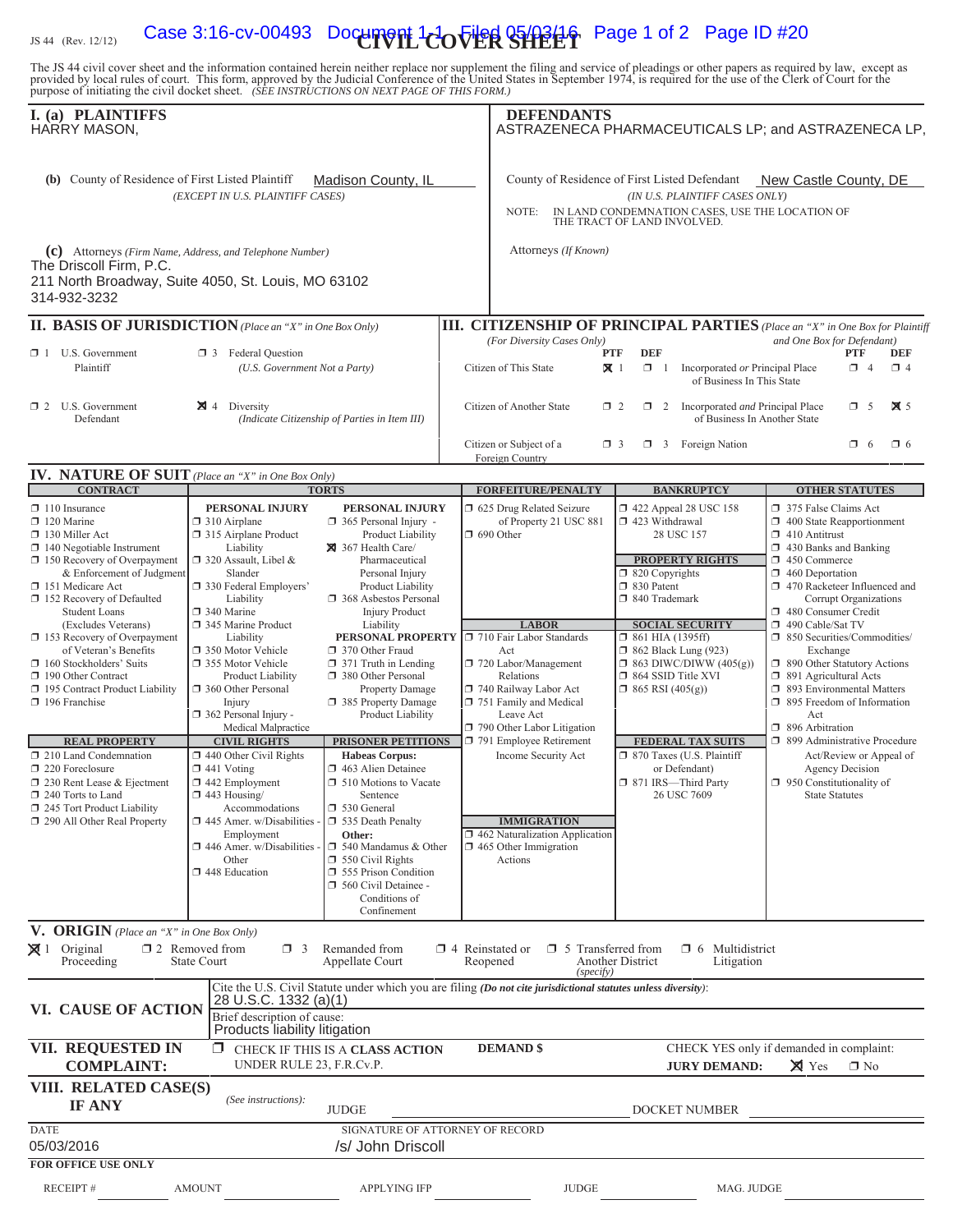### **INSTRUCTIONS FOR ATTORNEYS COMPLETING CIVIL COVER SHEET FORM JS 44**

Authority For Civil Cover Sheet

The JS 44 civil cover sheet and the information contained herein neither replaces nor supplements the filings and service of pleading or other papers as required by law, except as provided by local rules of court. This form, approved by the Judicial Conference of the United States in September 1974, is required for the use of the Clerk of Court for the purpose of initiating the civil docket sheet. Consequently, a civil cover sheet is submitted to the Clerk of Court for each civil complaint filed. The attorney filing a case should complete the form as follows:

- **I.(a)** Plaintiffs-Defendants. Enter names (last, first, middle initial) of plaintiff and defendant. If the plaintiff or defendant is a government agency, use only the full name or standard abbreviations. If the plaintiff or defendant is an official within a government agency, identify first the agency and then the official, giving both name and title.
- (b) County of Residence. For each civil case filed, except U.S. plaintiff cases, enter the name of the county where the first listed plaintiff resides at the time of filing. In U.S. plaintiff cases, enter the name of the county in which the first listed defendant resides at the time of filing. (NOTE: In land condemnation cases, the county of residence of the "defendant" is the location of the tract of land involved.)
- (c) Attorneys. Enter the firm name, address, telephone number, and attorney of record. If there are several attorneys, list them on an attachment, noting in this section "(see attachment)".

**II.** Jurisdiction. The basis of jurisdiction is set forth under Rule 8(a), F.R.Cv.P., which requires that jurisdictions be shown in pleadings. Place an "X" in one of the boxes. If there is more than one basis of jurisdiction, precedence is given in the order shown below. United States plaintiff. (1) Jurisdiction based on 28 U.S.C. 1345 and 1348. Suits by agencies and officers of the United States are included here. United States defendant. (2) When the plaintiff is suing the United States, its officers or agencies, place an "X" in this box. Federal question. (3) This refers to suits under 28 U.S.C. 1331, where jurisdiction arises under the Constitution of the United States, an amendment to the Constitution, an act of Congress or a treaty of the United States. In cases where the U.S. is a party, the U.S. plaintiff or defendant code takes

precedence, and box 1 or 2 should be marked.

Diversity of citizenship. (4) This refers to suits under 28 U.S.C. 1332, where parties are citizens of different states. When Box 4 is checked, the citizenship of the different parties must be checked. (See Section III below; NOTE: federal question actions take precedence over diversity **cases.** 

- **III.** Residence (citizenship) of Principal Parties. This section of the JS 44 is to be completed if diversity of citizenship was indicated above. Mark this section for each principal party.
- **IV.** Nature of Suit. Place an "X" in the appropriate box. If the nature of suit cannot be determined, be sure the cause of action, in Section VI below, is sufficient to enable the deputy clerk or the statistical clerk(s) in the Administrative Office to determine the nature of suit. If the cause fits more than one nature of suit, select the most definitive.
- **V.** Origin. Place an "X" in one of the six boxes.

Original Proceedings. (1) Cases which originate in the United States district courts.

Removed from State Court. (2) Proceedings initiated in state courts may be removed to the district courts under Title 28 U.S.C., Section 1441. When the petition for removal is granted, check this box.

Remanded from Appellate Court. (3) Check this box for cases remanded to the district court for further action. Use the date of remand as the filing date

Reinstated or Reopened. (4) Check this box for cases reinstated or reopened in the district court. Use the reopening date as the filing date. Transferred from Another District. (5) For cases transferred under Title 28 U.S.C. Section 1404(a). Do not use this for within district transfers or multidistrict litigation transfers.

Multidistrict Litigation. (6) Check this box when a multidistrict case is transferred into the district under authority of Title 28 U.S.C. Section 1407. When this box is checked, do not check  $(5)$  above.

- VI. Cause of Action. Report the civil statute directly related to the cause of action and give a brief description of the cause. Do not cite jurisdictional statutes unless diversity. Example: U.S. Civil Statute: 47 USC 553 Brief Description: Unauthorized reception of cable service
- **VII.** Requested in Complaint. Class Action. Place an "X" in this box if you are filing a class action under Rule 23, F.R.Cv.P. Demand. In this space enter the actual dollar amount being demanded or indicate other demand, such as a preliminary injunction. Jury Demand. Check the appropriate box to indicate whether or not a jury is being demanded.
- VIII. Related Cases. This section of the JS 44 is used to reference related pending cases, if any. If there are related pending cases, insert the docket numbers and the corresponding judge names for such cases.

Date and Attorney Signature. Date and sign the civil cover sheet.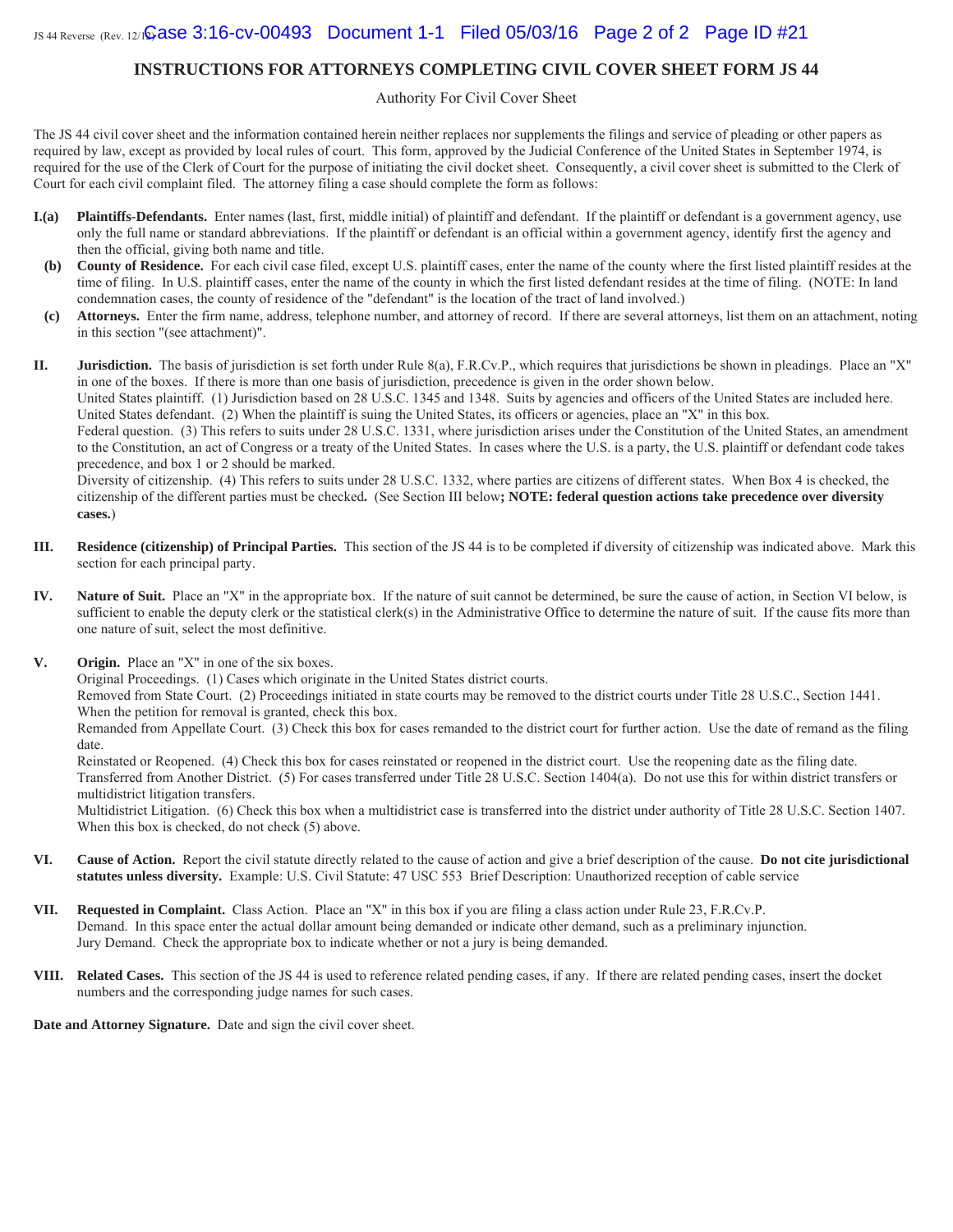Case 3:16-cv-00493 Document 1-2 Filed 05/03/16 Page 1 of 2 Page ID #22

AO 440 (Rev. 06/12) Summons in a Civil Action

# UNITED STATES DISTRICT COURT

for the

Southern District of Illinois

| Harry Mason,                                           |                              |
|--------------------------------------------------------|------------------------------|
| Plaintiff(s)<br>v.                                     | Civil Action No. 3:16-cv-493 |
| AstraZeneca Pharmaceuticals LP; and<br>AstraZeneca LP, |                              |
| Defendant(s)                                           |                              |

### **SUMMONS IN A CIVIL ACTION**

To: *(Defendant's name and address)* AstraZeneca Pharmaceuticals LP Serve: Registered Agent Corporation Trust Company 1209 Orange Steet Wilmington, DE 19801

A lawsuit has been filed against you.

Within 21 days after service of this summons on you (not counting the day you received it) — or 60 days if you are the United States or a United States agency, or an officer or employee of the United States described in Fed. R. Civ. P. 12 (a)(2) or  $(3)$  — you must serve on the plaintiff an answer to the attached complaint or a motion under Rule 12 of the Federal Rules of Civil Procedure. The answer or motion must be served on the plaintiff or plaintiff's attorney, whose name and address are: The Driscoll Firm, P.C.

211 North Broadway, Suite 4050 St. Louis, Missouri 63102

If you fail to respond, judgment by default will be entered against you for the relief demanded in the complaint. You also must file your answer or motion with the court.

**CLERK OF COURT** 

Date:

*Signature of Clerk or Deputy Clerk*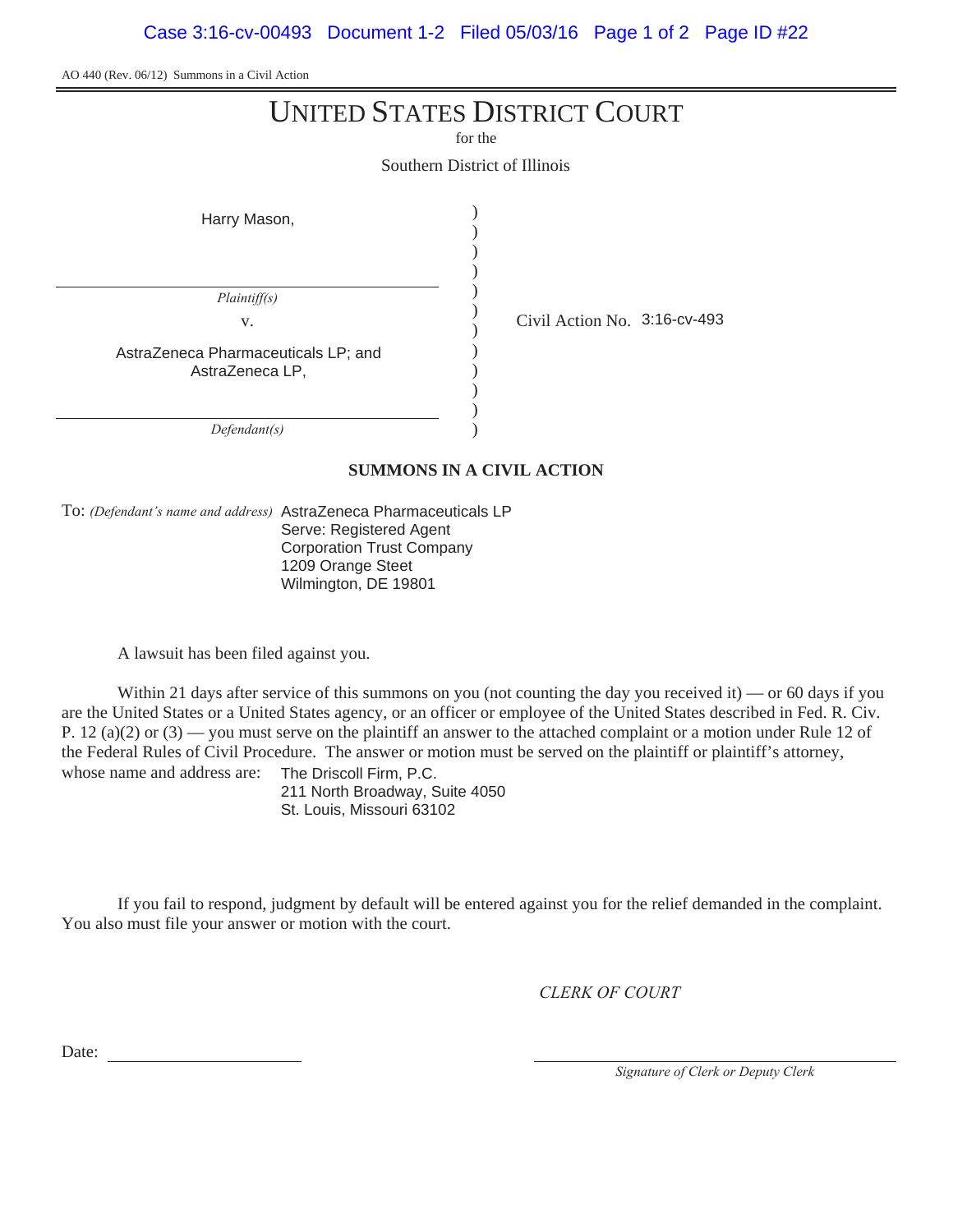# Case 3:16-cv-00493 Document 1-2 Filed 05/03/16 Page 2 of 2 Page ID #23

AO 440 (Rev. 06/12) Summons in a Civil Action (Page 2)

Civil Action No. 3:16-cv-493

# **PROOF OF SERVICE**

*(This section should not be filed with the court unless required by Fed. R. Civ. P. 4 (l))*

|       |                                                                                                | This summons for (name of individual and title, if any)             |  |                                                                                                                       |  |          |  |
|-------|------------------------------------------------------------------------------------------------|---------------------------------------------------------------------|--|-----------------------------------------------------------------------------------------------------------------------|--|----------|--|
|       | was received by me on (date)                                                                   |                                                                     |  |                                                                                                                       |  |          |  |
|       |                                                                                                | $\Box$ I personally served the summons on the individual at (place) |  |                                                                                                                       |  |          |  |
|       | on (date)                                                                                      |                                                                     |  |                                                                                                                       |  |          |  |
|       | $\Box$ I left the summons at the individual's residence or usual place of abode with (name)    |                                                                     |  |                                                                                                                       |  |          |  |
|       | , a person of suitable age and discretion who resides there,                                   |                                                                     |  |                                                                                                                       |  |          |  |
|       | , and mailed a copy to the individual's last known address; or<br>on (date)                    |                                                                     |  |                                                                                                                       |  |          |  |
|       | $\Box$ I served the summons on (name of individual)<br><u> 1980 - Johann Barbara, martin a</u> |                                                                     |  |                                                                                                                       |  | , who is |  |
|       | designated by law to accept service of process on behalf of (name of organization)             |                                                                     |  |                                                                                                                       |  |          |  |
|       | $\Box$ I returned the summons unexecuted because                                               |                                                                     |  | on (date)                                                                                                             |  |          |  |
|       |                                                                                                |                                                                     |  | <u> 1980 - Johann Barbara, martin amerikan basar dan berasal dalam basar dalam basar dalam basar dalam basar dala</u> |  | ; or     |  |
|       | $\Box$ Other (specify):                                                                        |                                                                     |  |                                                                                                                       |  |          |  |
|       | My fees are \$                                                                                 | for travel and \$                                                   |  | for services, for a total of \$                                                                                       |  | 0.00     |  |
|       | I declare under penalty of perjury that this information is true.                              |                                                                     |  |                                                                                                                       |  |          |  |
| Date: |                                                                                                |                                                                     |  |                                                                                                                       |  |          |  |
|       |                                                                                                |                                                                     |  | Server's signature                                                                                                    |  |          |  |
|       |                                                                                                |                                                                     |  | Printed name and title                                                                                                |  |          |  |

Server's address

Additional information regarding attempted service, etc: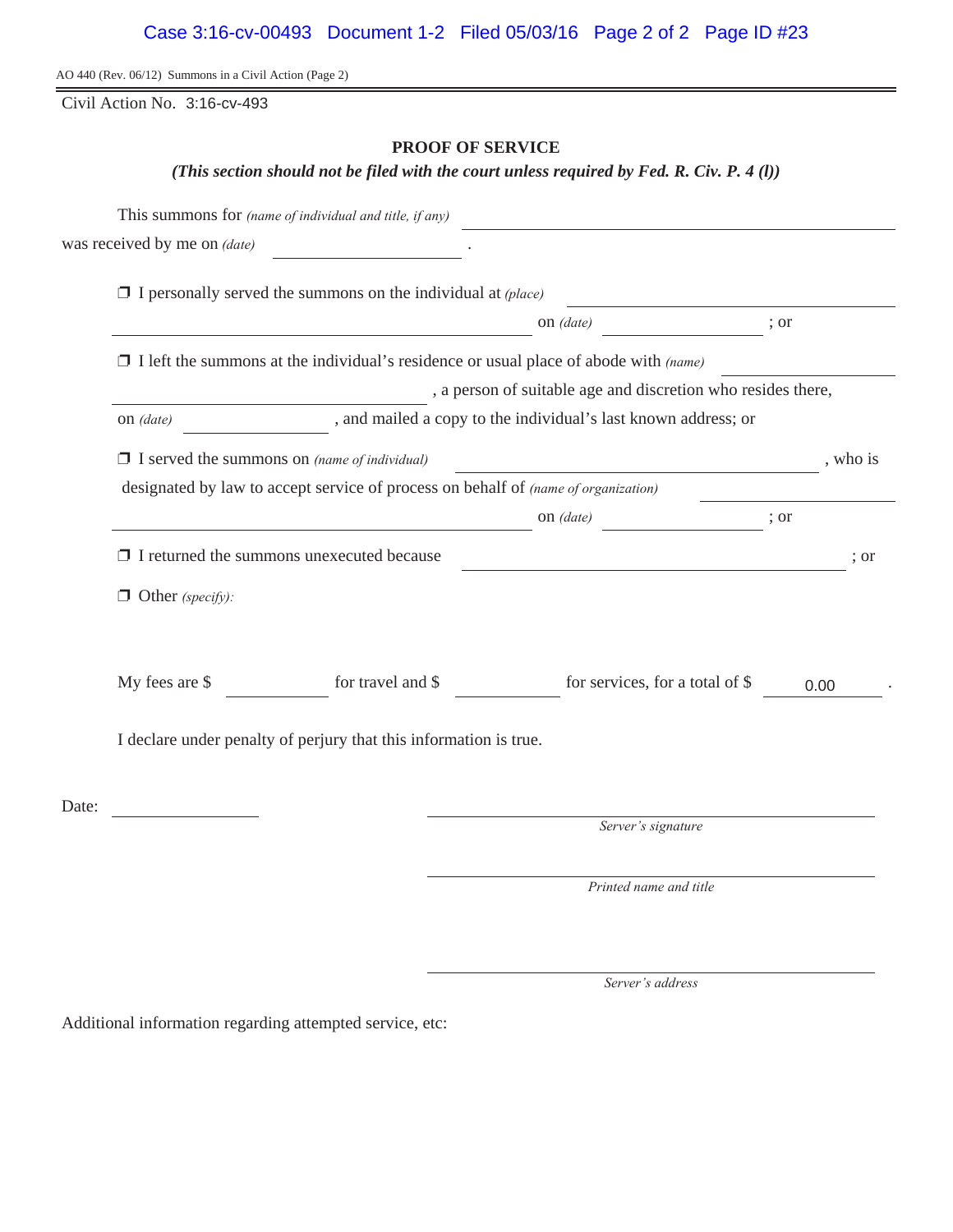Case 3:16-cv-00493 Document 1-3 Filed 05/03/16 Page 1 of 2 Page ID #24

AO 440 (Rev. 06/12) Summons in a Civil Action

# UNITED STATES DISTRICT COURT

for the

Southern District of Illinois

| Harry Mason,                                              |                              |
|-----------------------------------------------------------|------------------------------|
| Plaintiff(s)<br>V.<br>AstraZeneca Pharmaceuticals LP; and | Civil Action No. 3:16-cv-493 |
| AstraZeneca LP,                                           |                              |
| Defendant(s)                                              |                              |

### **SUMMONS IN A CIVIL ACTION**

To: (Defendant's name and address) AstraZeneca LP Serve: Registered Agent Corporation Trust Company

1209 Orange Steet Wilmington, DE 19801

A lawsuit has been filed against you.

Within 21 days after service of this summons on you (not counting the day you received it) — or 60 days if you are the United States or a United States agency, or an officer or employee of the United States described in Fed. R. Civ. P. 12 (a)(2) or  $(3)$  — you must serve on the plaintiff an answer to the attached complaint or a motion under Rule 12 of the Federal Rules of Civil Procedure. The answer or motion must be served on the plaintiff or plaintiff's attorney, whose name and address are: The Driscoll Firm, P.C.

211 North Broadway, Suite 4050 St. Louis, Missouri 63102

If you fail to respond, judgment by default will be entered against you for the relief demanded in the complaint. You also must file your answer or motion with the court.

**CLERK OF COURT** 

Date:

*Signature of Clerk or Deputy Clerk*